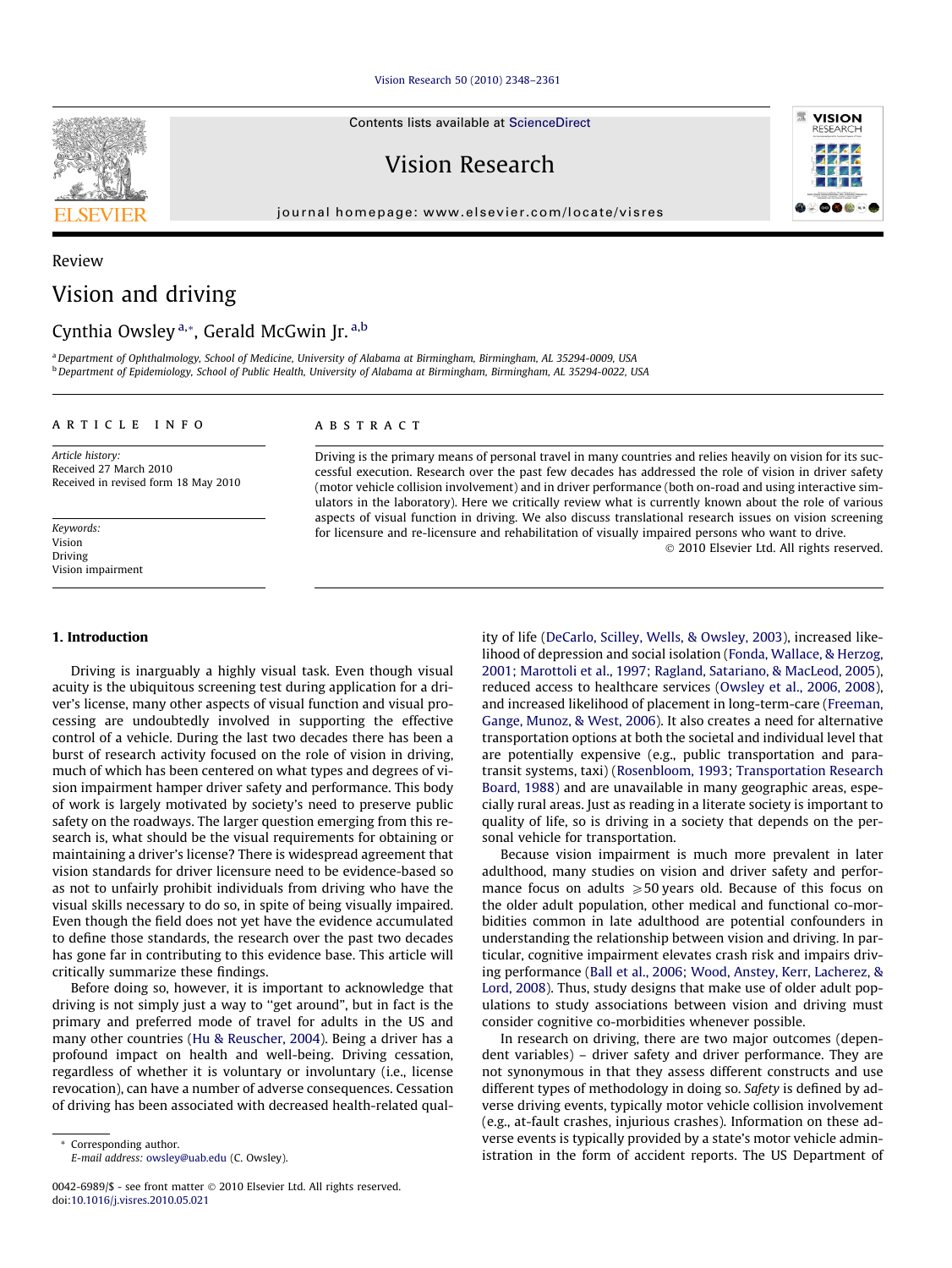Transportation's National Highway Traffic Safety Administration (NHTSA) characterizes driver safety this way [\(National Highway](#page-12-0) [Traffic Safety Administration., 2009\)](#page-12-0), as do countries throughout the world. Safety measures are often expressed as rates – crashes per miles driven or per person-years of driving. The numerator of these rates can vary with respect to severity (e.g., property damage vs. fatalities) and attribution (e.g., all collisions vs. at-fault). These distinctions are not inconsequential as certain risk factors may be more strongly associated with some types of collisions than others. From an etiologic perspective collisions in which the driver was atfault are of greater interest than those wherein the driver played no role while from a public health perspective injury-producing collisions may be more relevant. When computing crashes per miles driven, the denominator (miles driven) is based on the driver's estimate of how many miles per year they have driven in the past year. Drivers of all ages can validly estimate the miles they drive per year [\(Hu & Reuscher, 2004; Leaf, Simons-Morton, Hartos,](#page-11-0) [& Northrup, 2008; Murakami & Wagner, 1997](#page-11-0)). For crash rate computed as crashes per person-years of driving, the denominator is the number of years the person was a driver during the observation period. These denominators are referred to as ''driving exposure". For inferential purposes crash rates (or risks) in a subgroup of drivers of special interest is compared to a reference group (e.g., drivers with visual acuity worse than 20/40 compared to those with 20/40 or better) using risk, rate or odds ratios. It should be noted that these two safety measures may yield different results, particularly if one group tends to drive less than another yet accumulates a disproportionate number of collisions.

It is not advisable to use self-report of crash involvement in computing crash rate. This issue has been discussed at length elsewhere [\(Arthur et al., 2005; Ball & Owsley, 1991; McGwin,](#page-10-0) [Owsley, & Ball, 1998; Smith, 1976](#page-10-0)). Self-report measures of driver safety come from questionnaires that ask drivers about the number of crashes they have had for some previous period. However, there is a poor association between self-reported crashes and crashes where the police came to the scene and an accident report was filed. Drivers who have been crash free over the past 5 years are very likely to validly report that they have not had crashes; however, those who have crashed, especially those with >1 on record, are less likely to validly report their crash histories. Many reasons undoubtedly underlie this mismatch, including recall problems, social desirability, and unwillingness to share this type of potentially embarrassing information. Rather, the state accident report is typically viewed as the gold standard for measuring safety. It should be noted that police reported crashes may not capture a 100% of the crashes a driver incurs (e.g., minor collisions, those on private property). However, police reported crashes are highly likely to reflect more serious crashes involving property damage and/or personal injury on public roads. From public health and safety perspectives, these are the most relevant crashes.

Performance refers to driver behaviors when operating a motor vehicle. Performance can be measured in two general ways. One is by physical measures of driving behavior (e.g., speed, braking, latency, scanning behavior, position in the lane). These measures are accomplished through the use of an instrumented vehicle having sensors or measuring devices that record elements of vehicle movement or driver behaviors directly [\(Munro et al., 2010; Neale](#page-12-0) [et al., 2002; Uc et al., 2006; West et al., 2010; Wood et al., 2009\)](#page-12-0). A second way of measuring performance is by ratings given by a trained evaluator who rides in the vehicle and uses a standard rating scale [\(Bowers, Peli, Elgin, McGwin, & Owsley, 2005; Haymes,](#page-10-0) [LeBlanc, Nicolela, Chiasson, & Chauhan, 2008; Wood et al., 2008,](#page-10-0) [2009](#page-10-0)). Ratings are given for quality and effectiveness of overall (''global") driving behavior and for specific skills (e.g., lane control). The rater should also have good inter-rater reliability established with a second rater, with both raters masked to driver functional and health characteristics and history.

Although driving performance should be theoretically linked to driver safety, there is little empirical evidence for this link. More specifically, no on-road driving performance assessment has been designed whose results are associated with motor vehicle collision rates [\(Ratz, 1978a, 1978b](#page-12-0)). Practically speaking what this means is that persons who demonstrate impaired driving performance according to some metric are not necessarily at high risk for future crash involvement, or vice versa. The difficulty in establishing a link between driver performance and safety is probably due to many factors, including the fact that performance is assessed during a brief snapshot of driving time whereas safety is estimated over many person-miles or person-years of driving.

Use of interactive driving simulators to provide information about the relationship between vision and driver performance is becoming more popular, spurred on by the increased design sophistication and commercial availability of off-the-shelf systems. Interactive driving simulators fill a research niche by providing a laboratory environment for the study of the complex behaviors that comprise driving. The primary advantage offered by simulators is stimulus control, that is various types of driving scenarios can be standardized for each participant and can be repeated in ''trials" as many times as deemed useful for measuring a particular behavior. Also, it is sometimes impractical or impossible for a researcher to take research participants on the road for driving performance measurements because of limited technical or financial resources, legal reasons, and/or ethical concerns. Prior research has demonstrated that interactive driving simulators can be useful in studying visual capabilities and driving, including older drivers or drivers with vision impairment [\(Alexander,](#page-10-0) [Barham, & Balck, 2002; Bowers, Mandel, Goldstein, & Peli, 2009;](#page-10-0) [Donmez, Boyle, & Lee, 2006; Gray & Regan, 2007; Lee, Lee,](#page-10-0) [Cameron, & Li-Tsang, 2003; Rizzo, Reinach, McGehee, & Dawson,](#page-10-0) [1997; Staplin, 1995](#page-10-0)). Yet it is also important to understand the noteworthy limitations of the simulator approach for understanding real-world driving performance. The visual displays of many simulators are relatively crude and have poor fidelity in terms of representing the visual complexity and different lighting conditions of common driving situations. Many simulator scenarios have not undergone the appropriate validation process necessary for generalizing the results of simulator performance measures to actual on-road driving, or if they have undergone validation, the validation study has been limited to certain driver populations. While it is tempting to conclude that impaired performance in the simulator means impaired performance on the road, this should be avoided unless a thorough validation of the simulator has been conducted, and much more convincing on-road studies are done subsequently (e.g., with an instrumented vehicle). Nevertheless, interactive driving simulators are useful laboratory tools that can assist in generating hypotheses about vision-driving relationships that then can be tested on the open road or on closed-road courses in an actual vehicle. Another potential use of interactive simulators that could be more fully exploited in the future is their serving as a training intervention for drivers with visual impairments in order to improve skills critical to driving before the drivers are exposed to actual on-road traffic situations [\(Ivancic & Hesketh, 2000; Romoser, Fisher, Mourant,](#page-11-0) [Wachtel, & Sizov, 2005\)](#page-11-0).

## 2. Visual function and driving

Below we review what is currently known about the role of different aspects of vision in driver safety and performance. For additional and historical perspectives the reader is referred to previous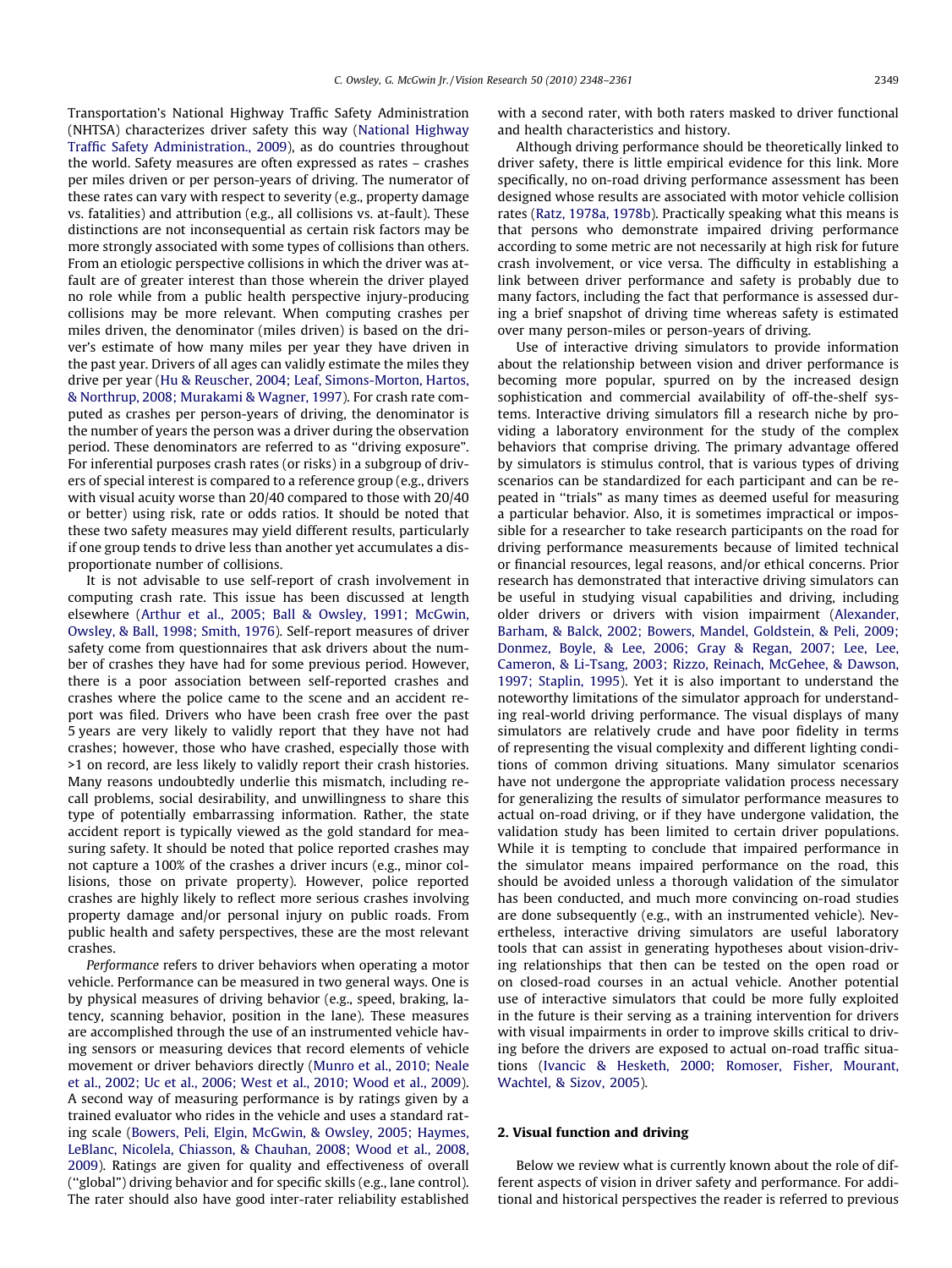reviews of and commentaries on this topic ([Brody, 1954; Charman,](#page-10-0) [1997; Committee on Medical Aspects of Automotive Safety, 1969;](#page-10-0) [Owsley, 2004; Owsley & McGwin, 1999; Panek, Barrett, Sterns, &](#page-10-0) [Alexander, 1977; Subzwari et al., 2009\)](#page-10-0).

# 2.1. Visual acuity

The ability to resolve detail, or visual acuity, is the ubiquitous visual screening test used by licensing agencies for the determination of driving fitness. The use of visual acuity screening for initial and periodic re-licensure for driving has face validity. It is the choice of ophthalmologists and optometrists when assessing the integrity and health of the visual system and is the primary visual function evaluated during a comprehensive eye examination. In addition, road signs in the US are designed based on sight-distances assuming that drivers have at least 20/30 binocular visual acuity ([Federal Highway Administration, 2003](#page-11-0)). Drivers with acuity worse than that level are likely to have difficulty reading highway signage (e.g., speed limit signs, stop signs, exit signs on the interstate) at distances deemed safe for making vehicle control decisions (e.g. lane changes, turns, exiting) (summarized in [Schieber \(2004\)\)](#page-12-0). Thus, requiring that licensed drivers have visual acuity at the 20/30 level or better enhances the likelihood that drivers can read highway signs well in advance of the time they need to make decisions and execute motor responses.

However, in the United States, visual acuity requirements are highly variable from state to state ([American Association of Motor](#page-10-0) [Vehicle Administrators, 2006; American Medical Association,](#page-10-0) [2003; Peli & Peli, 2002\)](#page-10-0). The following examples illustrate the diversity of visual acuity standards among the states. In Florida, drivers must have 20/70 in either eye with or without corrective lenses whereas drivers in Connecticut must have 20/40 in the better eye, with or without corrective lenses. In a proportion of states, drivers who do not meet the vision requirement may be eligible for a restricted driver license. For example, Iowa drivers with visual acuity of worse than 20/50 but not worse than 20/70, in addition to being restricted to daytime driving, must also drive no faster than 35 miles per hour. Some states (e.g., Maryland) allow for licensure even though the applicant does not meet the state's acuity requirement if, after reviewing the case, the Medical Advisory Board decides that there is potential for safe driving and a driving specialist determines the person is fit to drive based on a detailed on-road evaluation.

The earliest large-scale research examining the association between visual acuity and driver safety is that of [Burg \(1967, 1968\)](#page-10-0) and subsequently [Hills and Burg \(1977\)](#page-11-0) who demonstrated that for young and middle-aged California drivers, there was no relationship between poor visual acuity and motor vehicle collision involvement; however, significant, albeit weak, associations were observed among older drivers. This pattern of results (i.e., significant yet weak associations) has been observed in other studies ([Davison, 1985; Hofstetter, 1976; Humphriss, 1987; Ivers, Mitchell,](#page-10-0) [& Cumming, 1999; Marottoli et al., 1998\)](#page-10-0); these findings are counterbalanced by other studies reporting no significant association ([Decina & Staplin, 1993; Gresset & Meyer, 1994; Johansson et al.,](#page-11-0) [1996; Marottoli, Cooney, Wagner, Doucette, & Tinetti, 1994;](#page-11-0) [McCloskey, Koepsell, Wolf, & Buchner, 1994; Owsley, Stalvey,](#page-11-0) [Wells, Sloane, & McGwin, 2001; Owsley et al., 1998\)](#page-11-0). If there is a true yet small association between visual acuity and motor vehicle collisions, the lack of significant findings in some studies may be partly attributable to inadequate sample size (i.e., low statistical power) and/or failure to account for driving exposure. However, two recent well-designed cohort studies with 1801 participants ([Rubin et al., 2007\)](#page-12-0) and 3158 participants ([Cross et al., 2009\)](#page-10-0) did not find a significant relationship between visual acuity and motor vehicle collision involvement rates. It has been argued (and research supports) that visually impaired drivers tend to drive less and in more familiar surroundings ([Ball et al., 1998; Freeman,](#page-10-0) [Munoz, Turano, & West, 2005, 2006; Lyman, McGwin, & Sims,](#page-10-0) [2001\)](#page-10-0); thus any excess risk they pose on a per capita basis is diminished once accounting for driving patterns.

Research regarding visual acuity and driver performance, actual or simulated, has been less extensive than that regarding driver safety. [Higgins, Wood, and Tait \(1998\)](#page-11-0) used simulated acuity impairment (from induced optical blur) to evaluate its relationship with different components of the driving task on a closed-road course. Results suggested that road sign recognition and road hazard avoidance were impaired but the ability to navigate the vehicle through a road course was not. Further research confirmed these findings [\(Higgins & Wood, 2005](#page-11-0)). In addition to simulated visual acuity impairment, studies have also evaluated the driving performance of those with acuity-impairing conditions such as age-related macular degeneration (AMD). [Szlyk et al. \(1995\)](#page-13-0) compared the driving performance of older drivers with AMD to an agematched group of drivers with normal vision and observed that the AMD drivers performed significantly worse on nearly all onroad and driving simulator measures. However, such performance decrements should not be wholly attributed to visual acuity impairment as a number of other factors (e.g., contrast sensitivity) may also play a role.

Based upon the research to date, it is clear that if there is an association between visual acuity and driver safety, it is at best weak, a conclusion expressed by others ([Charman, 1997; Hu,](#page-10-0) [Trumble, & Lu, 1997\)](#page-10-0). How does one rectify this conclusion in light of the significant findings from performance-based studies? One important consideration in this regard is that visual acuity-related performance decrements do not translate into reduced safety. That is, visual acuity-related driving skills (e.g., sign recognition) may not be crucial to the safe operation of a vehicle. Reading signage may be important for route planning or maintaining regulatory compliance with the ''rules of the road", but it may not be critical for collision avoidance. Another consideration is that visual acuity testing does not measure the visual skills necessary for the safe operation of a motor vehicle. Visual acuity tests were originally designed for the clinical diagnosis and monitoring of eye disease, and do not by themselves reflect the visual complexity of the driving task. Guiding a vehicle along a roadway and through intersections involves the simultaneous use of central and peripheral vision and requires monitoring of primary and secondary tasks, all in the midst of a visually cluttered environment where critical events occur with little or no advance warning. Visual acuity tests do not generally include these stimulus features, and in fact seek to minimize distractions and secondary task demands. Acuity is typically evaluated under high contrast and luminance conditions, whereas driving encompasses wide ranging contrast and luminance levels. Another consideration is the fact that stationary visual acuity test targets do not represent the motion-based driving environment. Studies which have included both static and dynamic acuity measurements have generally found relatively stronger, yet still weak, associations for dynamic rather than for static acuity ([Burg, 1966,](#page-10-0) [1967, 1968; Hu et al., 1997; Shinar, 1977](#page-10-0)).

There are other factors that must be considered when rectifying the seemingly illogical conclusion that visual acuity, the widespread measure for granting driving privileges, is not associated with driving safety. One such factor is directly related to state licensing restrictions. That is, it is possible that drivers with severe visual acuity impairment have simply been removed from the road; this would be particularly true in states that require vision re-screening at the time of license renewal. A related issue is the fact that drivers with vision impairment may voluntarily restrict or stop driving. A population-based cohort study in Maryland reported that reduced visual acuity was associated with reduced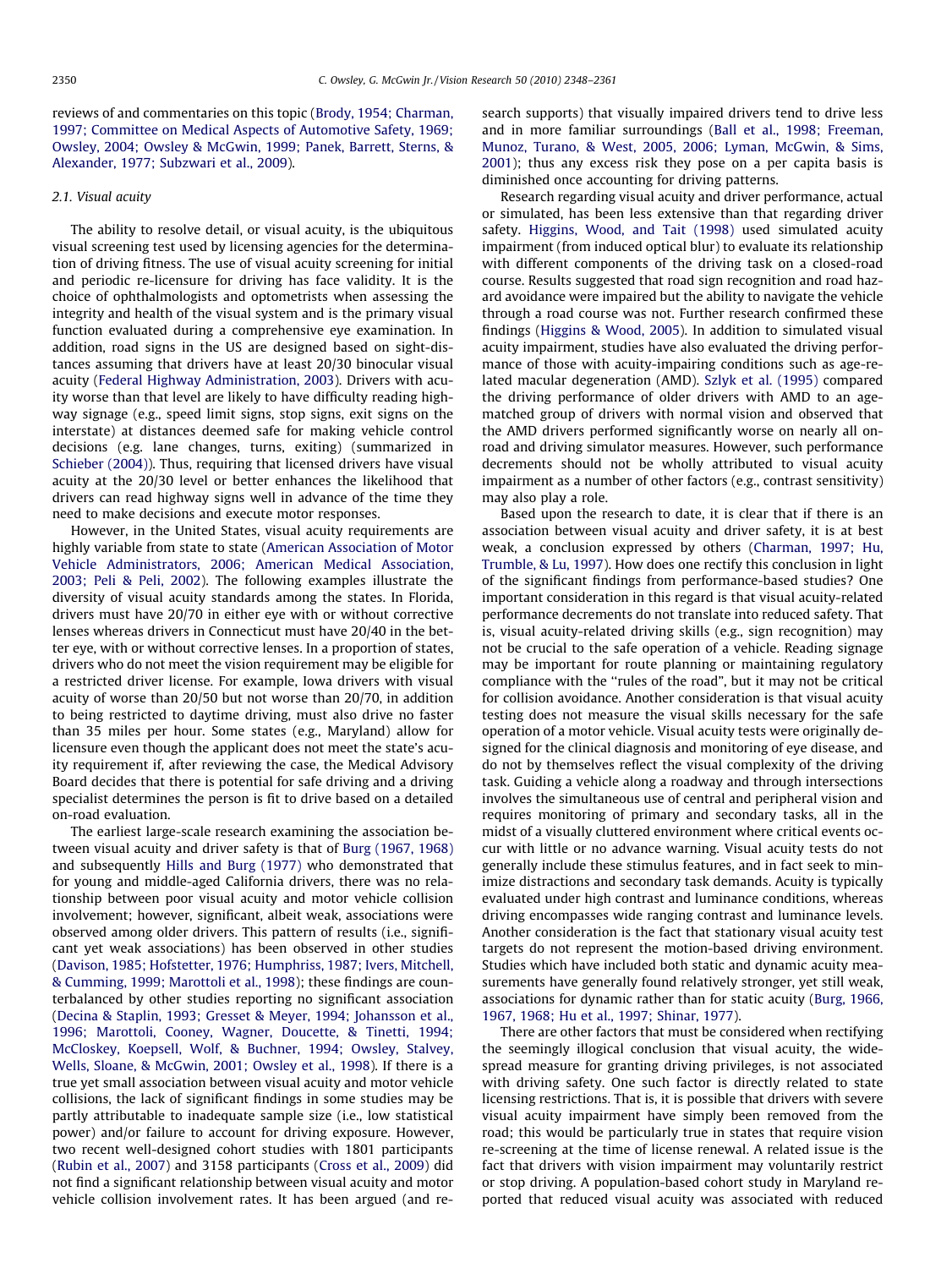mileage and cessation of driving in unfamiliar places ([Freeman,](#page-11-0) [Munoz et al., 2006\)](#page-11-0). Results from the same study failed to observe an association between visual acuity impairment and overall driving cessation after adjustment for contrast sensitivity and visual field impairment, both of which showed significant associations ([Freeman et al., 2005\)](#page-11-0). These seemingly contradictory results point to the fact that while visual acuity may be associated with modifications in driving habits, it may play less of a role when ultimately deciding to stop driving altogether. Though current research supports the relationship between driving cessation or restriction and vision impairment, particularly among older drivers [\(Ball](#page-10-0) [et al., 1998; Campbell, Bush, & Hale, 1993; Marottoli et al., 1993;](#page-10-0) [Stutts, 1998\)](#page-10-0), there is less consistency regarding specific changes in driving habits and specific visual impairments. And as a result, observational studies (as opposed to simulator or on-road studies) may fail to observe an association between visual acuity impairment and motor vehicle collision involvement.

Another consideration is that the relationship between visual acuity and driving safety and performance cannot be appropriately considered without taking into account other aspects of visual functioning. This has two important implications. First, vision screening protocols that address several domains of visual function may prove more useful in discriminating high and low risk drivers. For example, [Decina and Staplin \(1993\)](#page-11-0) reported that Pennsylvania drivers who did not meet a combined vision screening criterion (including visual fields, acuity, and contrast sensitivity) had higher motor vehicle collision rates, whereas visual acuity by itself was not predictive. Another implication is that reported associations between visual acuity and motor vehicle collision involvement may truly reflect other, correlated, measures of visual function (e.g., contrast sensitivity). [Freeman et al. \(2005\)](#page-11-0) observed that older drivers with visual acuity impairment had higher driving cessation rates, yet once the joint effect of contrast sensitivity was considered the relationship disappeared. The authors concluded that contrast sensitivity plays a more prominent role in driving cessation compared to visual acuity.

#### 2.2. Visual field

While not universal, visual field testing is used by many states for licensing purposes and like visual acuity, the specific visual field requirements are highly variable and the rationale for one requirement over another is often not clear. For example, in Arizona, the field of vision must be 60 degrees, plus 35 degrees on the opposite side of the nose in at least one eye. The field of vision for Connecticut drivers must be 140 degrees for a person with two eyes, and 100 degrees for a person with one eye.

The first large-scale population-based assessment of visual field impairment and driver safety was conducted by [Johnson and](#page-11-0) [Keltner \(1983\).](#page-11-0) They reported that drivers with severe binocular field loss had significantly higher motor vehicle collision and violation rates compared to those without any loss. This study is noteworthy for its large sample size (i.e., 10,000 drivers) and the use of mileage-based motor vehicle collision rates. However, several other studies ([Burg, 1967, 1968; Decina & Staplin, 1993; Hu](#page-10-0) [et al., 1997; Owsley, Ball et al., 1998\)](#page-10-0) have also accounted for driving exposure and have not reported elevated motor vehicle collision rates for those with visual field impairments. Moreover, studies that did not account for driving exposure have also failed to observe a significant association [\(Council & Allen, 1974; Daniel](#page-10-0)[son, 1957](#page-10-0)).

This is in contrast to other studies that have reported elevated rates for those with such impairments [\(Haymes, LeBlanc, Nicolela,](#page-11-0) [Chiasson, & Chauhan, 2007; McGwin et al., 2005; Rubin et al.,](#page-11-0) [2007](#page-11-0)). In the case of [Rubin et al. \(2007\)](#page-12-0) as with [Johnson and](#page-11-0) [Keltner \(1983\)](#page-11-0), the association was specific to those with binocular field loss. [McGwin et al. \(2005\)](#page-12-0) observed that the association was stronger when considering the extent of impairment in the worse eye. [Haymes et al. \(2007\)](#page-11-0) observed that among glaucoma patients, those with visual field impairment in the worse eye had a nearly fivefold increase in motor vehicle collisions though this association was not statistically significant. This highlights an important consideration in comparing results across studies, perhaps more so than for visual acuity, namely that the definition of visual field impairment differs across the studies. [Johnson and Keltner](#page-11-0) [\(1983\)](#page-11-0) defined impairment as very significant binocular field loss (however it was not quantitatively defined), whereas most other studies have used less stringent definitions of impairment. And perhaps in the broadest sense, several studies have simply compared drivers with and without glaucoma, a disease whose hallmark is visual field impairment, and observed elevated motor vehicle collision risks (or rates) for drivers with glaucoma [\(Haymes](#page-11-0) [et al., 2007; Hu, Trumble, Foley, et al., 1998; Owsley, McGwin, &](#page-11-0) [Ball, 1998\)](#page-11-0) However, such findings have not been universal; in a study by [McGwin et al. \(2004\)](#page-12-0), simply because persons were diagnosed with glaucoma did not transfer to an increase crash risk. Furthermore, in those studies where glaucoma was associated with an increased crash risk, it would be inappropriate to conclude that the elevated risk among glaucoma patients is solely attributed to their visual field impairment. In the study by [Haymes et al. \(2007\)](#page-11-0) the glaucoma patients had higher motor vehicle collision rates compared to non-glaucoma patients after adjustment for visual field impairment suggesting that some other factor was responsible for the elevated rates. This underscores the problem with using an eye disease diagnosis as a surrogate for a visual functional loss in research on driving in that the disease can functionally manifest itself in very diverse ways, from very minor visual impairment to severe impairment.

The aforementioned studies have largely focused on driving safety as measured by real-world motor vehicle collisions. There have also been a number of studies evaluating the association between visual field impairment and on- and off-road driving performance. In a series of papers, Wood and colleagues [\(Wood, Dique, &](#page-13-0) [Troutbeck, 1993; Wood & Troutbeck, 1992, 1995\)](#page-13-0) used simulated visual field restriction to evaluate its impact on driving performance on a closed course. Collectively the results of this body of work suggest that simulated visual field impairment compromised some (e.g., identification of road signs, avoid obstacles, reaction time) but not all (e.g., speed estimation, stopping distance) aspects of driving performance. The relevance of the findings from these studies to real-world driving is unclear. It is likely that the impact of sudden, simulated visual field restriction is different from that of naturally occurring restriction from eye disease, such that the persons with the latter may develop compensatory mechanisms over time. Despite the largely consistent observation that drivers with visual field defects have impaired driving performance, a number of authors have cautioned that large individual differences exist and that some drivers with such impairments may pose no more of a safety risk than normally sighted drivers [\(Elgin et al., 2010;](#page-11-0) [Racette & Casson, 2005; Wood et al., 2009](#page-11-0)). As a result, individualized assessments of driving skill rather than comprehensive prohibitions are recommended. However, closed course or simulator driving is less complex and less demanding than actual driving and may not allow for the identification of drivers that pose a true safety (i.e., collision) threat. Thus, whether closed course and simulator driving are valid and reliable measures of driving safety remains an important issue.

When interpreting the literature on visual field impairment and driving safety and performance, there are several important issues to consider. The first relates to visual field measurement. For example, in some studies only the extreme limits of the visual field were determined. Such screening techniques provide little information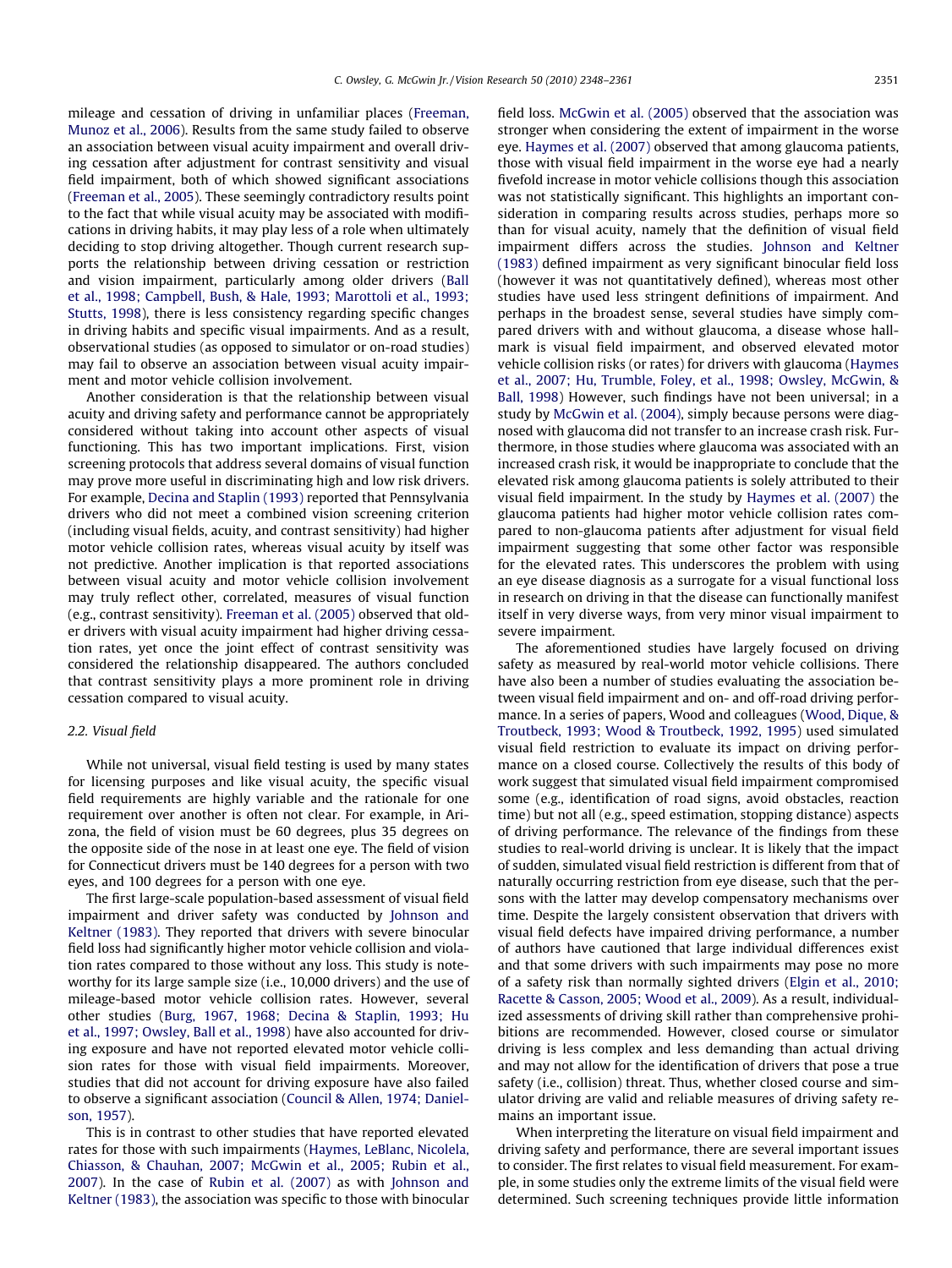about the type or severity of visual field impairment (e.g., scotomas, central field defects). Another important issue is adaptation and compensatory strategies. Drivers with visual field defects may partly overcome them by eye and head movement, restricted driving, or both. There is little research regarding eye and head movements but that which does exist suggests that drivers with field defects deemed to be safe drivers tended to engage in more scanning behavior compared to unsafe drivers having field defects ([Coeckelbergh, Brouwer, Cornelissen, van Wolffelaar, & Kooijman,](#page-10-0) [2002; Elgin et al., 2010; Wood et al., 2009\)](#page-10-0). Additional research is needed to explore these findings. A related consideration is the extent to which drivers with visual field defects modify their driving behaviors in an attempt to moderate crash risks. It has been suggested that failure to account for such methodological issues may account for the lack of a relationship observed in some studies ([North, 1985\)](#page-12-0). However, research regarding this issue has produced mixed results. While some studies have reported that drivers with visual field impairment or related eye diseases (e.g., glaucoma) limit or cease their driving ([Adler, Bauer, Rottunda, &](#page-10-0) [Kuskowski, 2005; Ramulu, West, Munoz, Jampel, & Friedman,](#page-10-0) [2009\)](#page-10-0), others have not [\(Keay et al., 2009\)](#page-11-0). Given that some drivers self-regulate, it is interesting that most of the studies examining the relationship between visual field impairment or related diseases and motor vehicle collision involvement that have taken driving exposure into account have produced null results [\(Burg,](#page-10-0) [1967, 1968; Decina & Staplin, 1993; Hu et al., 1997; Owsley, Ball](#page-10-0) [et al., 1998\)](#page-10-0).

## 2.3. Contrast sensitivity

To our knowledge, contrast sensitivity is not currently used as a licensing requirement in any state in the US While the literature regarding contrast sensitivity and driving safety and performance is less extensive than that for visual acuity, it is no less divergent. In population-based studies on older drivers, contrast sensitivity impairment was associated with a recent history of crash involvement ([Ball, Owsley, Sloane, Roenker, & Bruni, 1993](#page-10-0)), but was not associated with future crash involvement ([Cross et al., 2009;](#page-10-0) [Owsley, Ball et al., 1998; Rubin et al., 2007\)](#page-10-0). However, in an evaluation of contrast sensitivity as a screening test at licensure renewal in California, those who failed the screening test were more likely to incur future crashes as compared to those who passed ([Hennessy, 1995; Hennessy & Janke, 2009\)](#page-11-0). Contrast sensitivity deficits are common in older adults with cataract; [Owsley et al.](#page-12-0) [\(2001\)](#page-12-0) found that for older drivers with clinically significant cataract, contrast sensitivity impairment was strongly associated with a recent crash history. The association was twice as strong when both eyes were impaired compared to when only one eye was impaired. Furthermore, they found that cataract surgery and intraocular lens insertion in this same cohort (which improved their vision) reduced their risk of future crash involvement by 50%, as compared to those in the cohort who did not elect cataract surgery ([Owsley et al., 2002](#page-12-0)).

The significant association between contrast sensitivity deficits and crash risk observed by [Owsley et al. \(2001\)](#page-12-0) may reflect the increased representation of drivers with significant contrast sensitivity impairments (since the study focused on cataractous drivers) compared to the population-based samples used in other studies finding no association [\(Cross et al., 2009; Owsley, Ball et al.,](#page-10-0) [1998; Rubin et al., 2007\)](#page-10-0). [Rubin et al. \(2007\)](#page-12-0) suggest that the lack of an association in most prospective studies may reflect state licensing laws (where persons with vision impairment are less likely to get their licenses renewed) or self-regulation. Drivers with severely impaired contrast sensitivity (i.e., those with the highest risk) may reduce or eliminate their driving. Along these lines, numerous studies ([Ball et al., 1998; Freeman, Munoz et al., 2006;](#page-10-0)

[Freeman et al., 2005; Keay et al., 2009; Lyman et al., 2001; McG](#page-10-0)[win, Chapman, & Owsley, 2000; Rubin, Roche, Prasada-Rao, & Fried,](#page-10-0) [1994\)](#page-10-0) have reported significant associations between impaired contrast sensitivity and driving modification and difficulty.

As with visual acuity, the literature regarding contrast sensitivity and driving performance is more consistent than the driving safety literature. For example, Wood and colleagues ([Wood &](#page-13-0) [Troutbeck, 1995; Wood et al., 1993](#page-13-0)) used simulated contrast sensitivity impairment and assessed its relationship with driving performance on a closed-road circuit. The results indicated that higher (i.e., better) overall driving scores were correlated with better contrast sensitivity. Contrast sensitivity measured under photopic conditions was a better predictor of the recognition of road signs, obstacles and pedestrians while driving at night than was photopic visual acuity ([Anderson & Holliday, 1995; Wood & Owens, 2005\)](#page-10-0). [Wood and Carberry \(2004, 2006\)](#page-13-0) also demonstrated that for older drivers with cataract, cataract surgery improves driving performance, an effect that is mediated by improvement in contrast sensitivity following surgery. These driving performance results parallel the driver safety benefits of cataract surgery demonstrated by [Owsley et al. \(2002\)](#page-12-0). Further evidence supporting the key role of contrast sensitivity in driving performance comes from both onroad and simulator studies on drivers with Parkinson disease ([Amick, Grace, & Ott, 2007; Uc et al., 2009, 2009; Worringham,](#page-10-0) [Wood, Kerr, & Silburn, 2006\)](#page-10-0) and from on-road research on drivers with hemianopia and quadrantanopia [\(Elgin et al., 2010; Wood](#page-11-0) [et al., 2009\)](#page-11-0).

## 2.4. Visual processing speed and divided attention

Visual sensory abilities, such as measures of spatial resolution, contrast sensitivity, and light sensitivity throughout the visual field, are useful for understanding the visibility of objects and events during driving, yet by themselves they are insufficient for understanding the visual complexity of the driving task. The visual demands of driving are intricate. Controlling a vehicle takes place in a visually cluttered environment and involves the simultaneous use of central and peripheral vision and the execution of primary and secondary tasks (both visual and non-visual). As the vehicle moves through the environment, the visual world is rapidly changing. The driver is often uncertain as to when and where a critical visual event will occur. These task demands have prompted researchers to examine relationships between driver safety and performance and attentional skills.

The earliest studies on attention and driving were from the 1970s and focused on commercial drivers. [Kahneman, Ben-Ishai,](#page-11-0) [and Lotan \(1973\)](#page-11-0) reported that bus drivers in Israel with worse scores on an auditory selective attention task had a higher crash rate over the previous years. This finding was further confirmed for utility company drivers in the United States [\(Barrett, Mihal,](#page-10-0) [Panek, Sterns, & Alexander, 1977; Mihal & Barrett, 1976\)](#page-10-0). Also around this time [Shinar \(1978\)](#page-12-0) reported the results of a detailed analysis of accident report documents from a large sample of Indiana drivers, finding that ''driver inattention" appeared to be the most common operator cause of motor vehicle collisions.

The role of visual attention in driver safety was largely ignored until the 1990s when there was increasing interest in the mechanisms underlying older drivers' elevated rate of crash involvement; it is about double that of middle-aged drivers [\(National Highway](#page-12-0) [Traffic Safety Administration., 1993](#page-12-0)). By this time there was considerable evidence that many older adults, even when free of dementia, had impairments in visual divided attention abilities under brief target durations, as compared to younger adults [\(Allen,](#page-10-0) [Weber, & Madden, 1994; Ball, Beard, Roenker, Miller, & Griggs,](#page-10-0) [1988; Hoyer & Plude, 1982; Madden, 1990a, 1990b; Plude &](#page-10-0) [Doussard-Roosevelt, 1989; Sekuler & Ball, 1986](#page-10-0)). The potential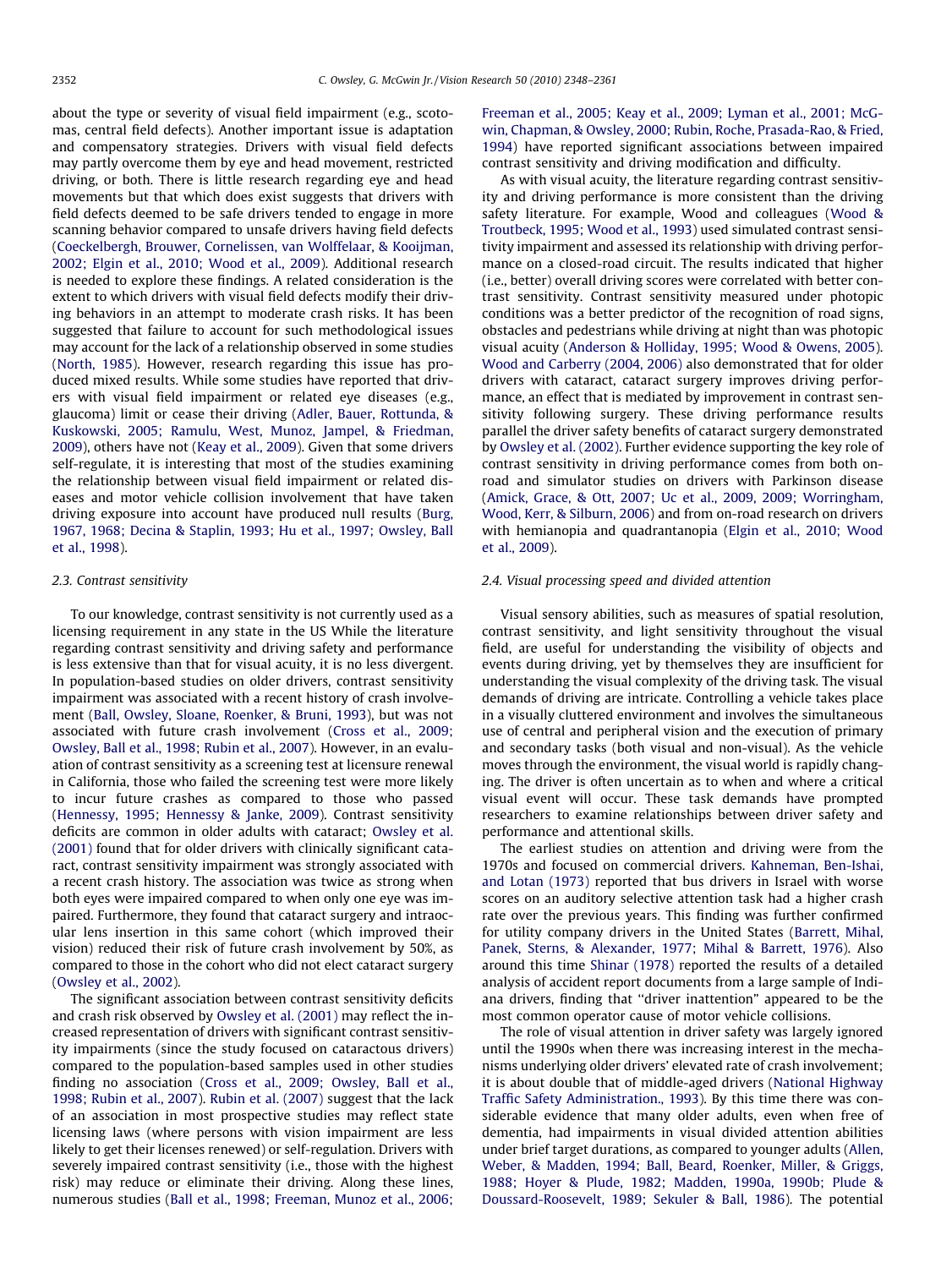for these divided attention deficits to contribute to older adults driving problems was first suggested in a study by [Ball, Owsley,](#page-10-0) [and Beard \(1990\).](#page-10-0) Using a task called the useful field of view (UFOV) [\(Ball, Roenker, & Bruni, 1990](#page-10-0)), they found that older adults with impaired divided attention abilities under brief target durations were more likely to report driving problems, as compared to those without this deficit. The UFOV estimates the minimum target duration needed by an observer to detect or discriminate targets presented in central vision, while localizing a simultaneously presented peripheral target. In some conditions the targets are embedded in distractors. This finding prompted Ball, Owsley and colleagues ([Ball et al., 1993; Owsley, Ball, Sloane, Roenker, &](#page-10-0) [Bruni, 1991](#page-10-0)) to examine whether slowed visual processing speed under divided attention conditions as assessed by the UFOV task elevated crash risk in older drivers. They demonstrated that poor performance in the UFOV task by older drivers was associated with a history of an increased number of motor vehicle collision in recent years. Furthermore, a prospective study showed that older drivers with slowed visual processing speed, particularly under divided attention conditions, were 2.2 times more likely to incur a crash in the subsequent two years, as compared to those without this impairment [\(Owsley, Ball et al., 1998\)](#page-12-0). This association was independent of other factors that can impact crash involvement (e.g., visual sensory abilities, medical co-morbidities, cognitive status); further, in this study no other visual functional test (e.g., acuity, contrast sensitivity, visual field sensitivity) was associated with increased crash involvement in future years.

Since the initial reports, these findings have been replicated and extended [\(Ball et al., 2006; Clay et al., 2005; Cross et al., 2009;](#page-10-0) [Owsley, McGwin et al., 1998; Rubin et al., 2007; Sims, McGwin,](#page-10-0) [Allman, Ball, & Owsley, 2000; Sims, Owsley, Allman, Ball, & Smoot,](#page-10-0) [1998\)](#page-10-0). Collectively this literature has prompted several jurisdictions to examine the feasibility of using a speed of processing/ divided attention task as a way to screen older drivers when applying for routine re-licensure ([Ball et al., 2006; Hennessy & Janke,](#page-10-0) [2009](#page-10-0)). These studies imply that visual attention and visual processing speed are critical considerations in the evaluation of safe driving skills and may be better screening tests than visual sensory tests (e.g., visual acuity) for identifying crash-prone older drivers.

Visual processing speed and divided attention have also been associated with driving performance problems on the road. When evaluated on a closed-road course, those older drivers with divided attention deficits as assessed by a modified perimeter were less likely to detect and recognize signs and pedestrians and needed more time to complete the course ([Wood et al., 1993](#page-13-0)). In a recent study on drivers with brain injuries causing hemianopia or quadrantanopia, those who exhibited slowed visual processing speed in a divided attention task (Trails B) [\(Retan, 1955\)](#page-12-0) were rated as having vehicle control problems by trained backseat evaluators masked to driver health and functional characteristics [\(Wood](#page-13-0) [et al., 2009](#page-13-0)). Several studies have shown that drivers seen at rehabilitation clinics because of dementia (e.g., Alzheimer's disease) or brain injury (stroke) were at higher risk of failing an on-road driving test administered by a driving rehabilitation specialist if they performed poorly on the UFOV test ([Cushman, 1996; Duchek,](#page-10-0) [Hunt, Ball, Buckles, & Morris, 1998; Mazer, Korner-Bitensky, &](#page-10-0) [Sofer, 1998; Myers, Ball, Kalina, Roth, & Goode, 2000](#page-10-0)).

With the widespread popularity of cell phones, there is concern about their impact on driver safety and performance since they are commonly used while people drive. Using a cell phone while driving is basically a dual-task situation, and thus raises questions about how the performance of the primary task (driving) is impacted by the secondary task (conversing on the phone). A 2004 study in the US estimated that at any given time of day, 5% of drivers are using cell phones ([Glassbrenner, 2005](#page-11-0)). Research has clearly demonstrated that cell phone use impairs both driver safety and performance (for recent overviews, see [Caird, Willness, Steel, &](#page-10-0) [Scialfa, 2008; McCartt, Hellinga, & Braitman, 2006\)](#page-10-0). Drivers conversing on cell phones have about a fourfold increase in the risk of motor vehicle collision involvement, compared to those not using phones, and this increased risk applies to the use of handsfree devices as well [\(McEvoy et al., 2005; Redelmeier & Tibschirani,](#page-12-0) [1997\)](#page-12-0). Studies using interactive driving simulators indicate that drivers conversing on cell phones tend to take longer to react to relevant targets or events in the driving environment, take longer to recover their speed after braking, increase their following distance, reduce their overall speed, miss traffic signals and incur simulator crashes ([Consiglio, Driscoll, Witte, & Berg, 2003; Laberge, Scialfa,](#page-10-0) [White, & Caird, 2004; Strayer & Drews, 2004; Strayer & Johnston,](#page-10-0) [2001; Woo & Lin, 2001](#page-10-0)). On-road studies conducted with closed courses, tracks, and the open road reveal similar findings (summarized by [McCartt et al. \(2006\)](#page-12-0)). Many studies show that the negative impact of cell phone use is just as strong even when a hands-free device was used ([Consiglio et al., 2003; Strayer & Drews, 2004,](#page-10-0) [2007; Strayer & Johnston, 2001](#page-10-0)), but a few find problems worse for hand-held phones [\(Haigney & Westerman, 2001; Törnros &](#page-11-0) [Bolling, 2005](#page-11-0)). Some studies suggest that younger and older drivers are equally vulnerable to the negative effects ([Strayer & Drews,](#page-13-0) [2004](#page-13-0)), while others suggest older drivers are more vulnerable ([Hancock, Lesch, & Simmons, 2003; Shinar, Tractinsky, & Compton,](#page-11-0) [2005](#page-11-0)). Furthermore, there is disagreement about whether practice driving while conversing on a cell phone mitigates the adverse effects of cell phone use [\(Cooper & Strayer, 2008; Shinar et al.,](#page-10-0) [2005](#page-10-0)). Text-messaging on cell phones is also very popular; recently [Drews, Yazdani, Godfrey, Cooper, and Strayer \(2009\)](#page-11-0) reported that the negative impact of text-messaging on a cell phone while driving exceeds that of conversing on a cell phone.

Inattention blindness has been suggested as a mechanism underlying failure to detect relevant targets (e.g., traffic signals, pedestrians, other vehicles) during driving while using a cell phone ([Strayer & Drews, 2007](#page-13-0)). In their studies [Strayer and Drews \(2007\)](#page-13-0) showed that even though the driver's gaze was fixated on the target, the driver was less likely to remember the target when conversing on a cell phone compared to when not conversing. Rather than being a problem of retrieval, event-related potential (ERP) studies imply that the problem was a failure to adequately encode the target [\(Strayer & Drews, 2007; Strayer, Drews, &](#page-13-0) [Johnston, 2003](#page-13-0)). It is interesting that the driving performance decrements found with cell phones do not appear to extend to conversations with passengers [\(Charlton, 2009; Drews, Pasupathi, &](#page-10-0) [Strayer, 2008\)](#page-10-0). These studies suggest that conversations with passengers differ from conversations on a cell phone in at least two ways. First, the surrounding traffic is sometimes a topic of conversation between driver and passenger that may help the driver's situational awareness of the roadway environment, and second, the language complexity and the speech production rate of both driver and passenger decreased as the surrounding traffic demands increase.

#### 2.5. Eye movements

[Land \(2006\)](#page-11-0) has recently provided a comprehensive overview of research on eye movements and driving, and thus here we briefly summarize some of the main findings from this research area. Beginning in the 1970s with the development of eye movement recording systems that could be deployed in-vehicles, there were a series of now seminal studies by [Mourant and Rockwell \(1970\)](#page-12-0) addressing the impact of route familiarity on drivers' visual scanning behaviors (see also summary by [Shinar \(2008\)](#page-13-0)). They found that when learning a new route, drivers' fixations are dispersed widely in the roadway environment, with the modal fixation above and to the right of the road (where there was signage). As drivers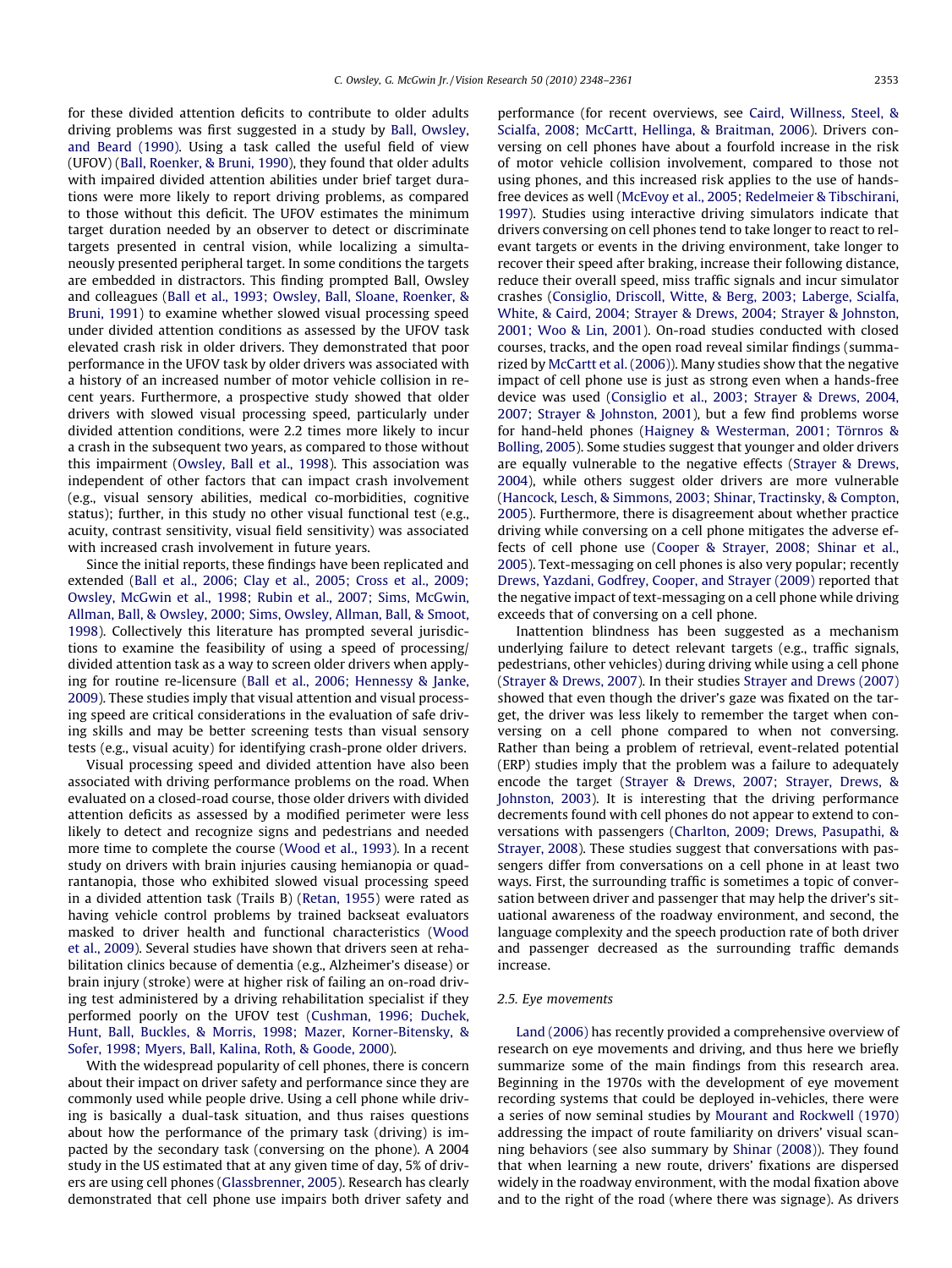became more familiar with the route on repeated drives, fixations were confined to a smaller area with the modal point moving to the left, centering on the lane in front of them, far down the road. Lane markers (e.g., lines on the road) were rarely fixated implying that lane control is achieve largely through peripheral vision. Thus, practically speaking, it is critical that the angular subtense of lane markings, which fall on peripheral retina, be large enough to support this function.

[Mourant and Rockwell \(1972\)](#page-12-0) also examined the visual processing mechanisms of novice drivers as compared to experienced drivers. In contrast to experienced drivers, novice drivers had eye fixation patterns distributed over a small area of the roadway environment, and fixations were mostly distributed on the road immediately in front of the vehicle, to the right of the road, and on lane markings. They infrequently used side- and rear-view mirrors. Novice drivers exhibited pursuit movements on expressways, whereas experienced drivers did not. More recent work has extended these findings to show that novice drivers have longer fixation durations in many situations, are relatively inflexible in search strategies in the face of varying roadway environments, have problems both engaging and disengaging attention to hazards, and often fail to scan elements of the roadway relevant to assessing potential risk ([Chapman & Underwood, 1998; Crundall](#page-10-0) [& Underwood, 1998; Crundall, Underwood, & Chapman, 1999,](#page-10-0) [2002; Pradhan et al., 2005; Underwood, Chapman, Bowden, &](#page-10-0) [Crundall, 2002](#page-10-0)).

The novice drivers in [Mourant and Rockwell's study \(1972\)](#page-12-0) had completed a driver education course. However, research has shown that driver education courses do not enhance safety (i.e., reduce the rate of motor vehicle collisions) [\(Insurance Institute for Highway](#page-11-0) [Safety, 2001](#page-11-0)). The visual skills needed for safe driving come with practice, prompting some to suggest that interactive driving simulators and/or PC-based training programs may be useful tools for novice drivers in learning scanning strategies and visual search skills without exposure to the open road ([AAA Foundation for Traffic](#page-10-0) [Safety; Chapman, Underwood, & Roberts, 2002; Fisher, Narayanaan,](#page-10-0) [Pollatsek, & Pradhan, 2004; Pradhan et al., 2005\)](#page-10-0).

Effective steering requires that the arms and hands be guided by visual information so they can turn the wheel the appropriate direction and amount in order to stay in the vehicle's lane. [Land](#page-11-0) [and Lee \(1994\)](#page-11-0) determined that when on a curvy road, drivers spent a lot of time looking at the ''tangent point" on the up-coming bend, where the tangent point is defined as the moving point on the inside of each bend where the driver's line of sight is tangential to the road edge. This point is conspicuous because it is the point that protrudes most into the road. Drivers search for this point 1–2 s before a bend, and then return fixation to it many times as they drive through the bend. Their data suggest that the visual information that drivers use as they steer through a curve is the direction of the tangent point relative to the car's heading, which essentially predicts the curvature of the road (see also [Underwood,](#page-13-0) [Chapman, Crundall, Cooper, & Wallén, 1999\)](#page-13-0).

For drivers with extensive binocular visual field loss due to ocular or neurological conditions, research implies that eye movements can serve as a compensatory strategy so that more areas in the visual world can be seen. Drivers with hemianopia or quadrantanopia were videotaped as they drove in real-traffic situations ([Wood et al., submitted for publication](#page-13-0)). Backseat evaluators, masked to drivers' visual and other medical characteristics, rated the quality of their driving using a standard assessment tool. Those hemianopia and quadrantanopic drivers who received good driving performance ratings made more excursive eye movements as revealed in the videotapes, as compared to those who received poor driving ratings. Further research with quantitative eye movement recordings is needed to examine this issue in greater depth. Along similar lines, [Coeckelbergh et al. \(2002\)](#page-10-0) using an interactive driving simulator observed that drivers with binocular visual field loss from retinal conditions who passed the on-road test displayed more scanning behavior as indicated by eye and head movements, as compared to those who failed the on-road test. These findings raise the possibility that scanning training could be used successfully in driver rehabilitation of at least some drivers with binocular field loss.

# 2.6. Monocularity

A question that arises is whether one needs two eyes to drive. Two eyes provide for a wider visual field than a single eye and also make possible binocular summation (and thus improved visibility by lowering the threshold) [\(Blake, Sloane, & Fox, 1981](#page-10-0)). The operational definition of ''monocularlity" varies widely in the literature, ranging from denoting a total absence of function in one eye to one eye having impaired vision below some cutpoint with respect to some aspect of visual function (usually visual acuity). The literature on the safety and performance of monocular drivers is largely devoted to studies on commercial drivers (e.g., truck, delivery vehicle, taxi, bus). With respect to drivers of personal vehicles, most jurisdictions visually screen drivers using both eyes, or only consider the better seeing eye when persons apply for licensure. Thus, the question of licensure of monocular drivers for personal drivers does not practically arise that often. However, in the US interstate truck drivers must have visual acuity of 20/40 or better in each eye, which has stimulated research examining whether requiring good acuity in both eyes is really supported by data.

A study in California ([Roger, Ratz, & Janke, 1987](#page-12-0)) examined the 2-year crash and conviction rates of 16,465 heavy-vehicle operators, including a subgroup of 1202 drivers who were visually impaired. Visually impaired drivers (those with 20/40 visual acuity or worse in the worse eye) had significantly more total crashes and convictions than did non-impaired drivers. Driving exposure did not differ in the two groups. On the other hand, another study examined the visual and driving performances of monocular and binocular commercial drivers and found no differences with respect to visual search, lane placement, clearance judgment, gap judgment, hazard detection, and information recognition ([McKnight, Shinar, & Hilburn, 1991](#page-12-0)). Monocular drivers were less adept than binocular drivers in sign-reading distance in both daytime and nighttime driving, which is consistent with what is known about binocular summation and binocular inhibition [\(Blake](#page-10-0) [et al., 1981; Pardhan, Gilchrist, & Douthwaite, 1989\)](#page-10-0). The authors concluded that although monocular drivers have some reductions in certain driving functions compared with binocular drivers, differences in the performance of most day-to-day driving functions were not apparent. A limitation with this study is that the definitions of monocular versus binocular drivers were not clearly stated.

The importance of good vision in both eyes for commercial drivers of heavy trucks may also be called into question by a study of commercial vehicle drivers who received waivers of the federal vision requirements [\(Federal Highway Administration, 1996\)](#page-11-0), i.e. the waiver allowed for drivers that had worse than 20/40 visual acuity in one or both eyes. The severity of the vision impairment and the extent to which it involved both eyes or a single eye was not described in the report. The crash rates of the 2234 drivers in the waiver program as of 1995, adjusted for self-reported miles traveled, were compared to the crash rates of heavy trucks provided by the 1994 General Estimates System of the National Highway Traffic Safety Administration. The waiver group's crash rates was not higher than the national reference group, nor were their crashes more severe.

Caution is needed in generalizing the results of studies on commercial drivers to drivers of personal vehicles. Commercial drivers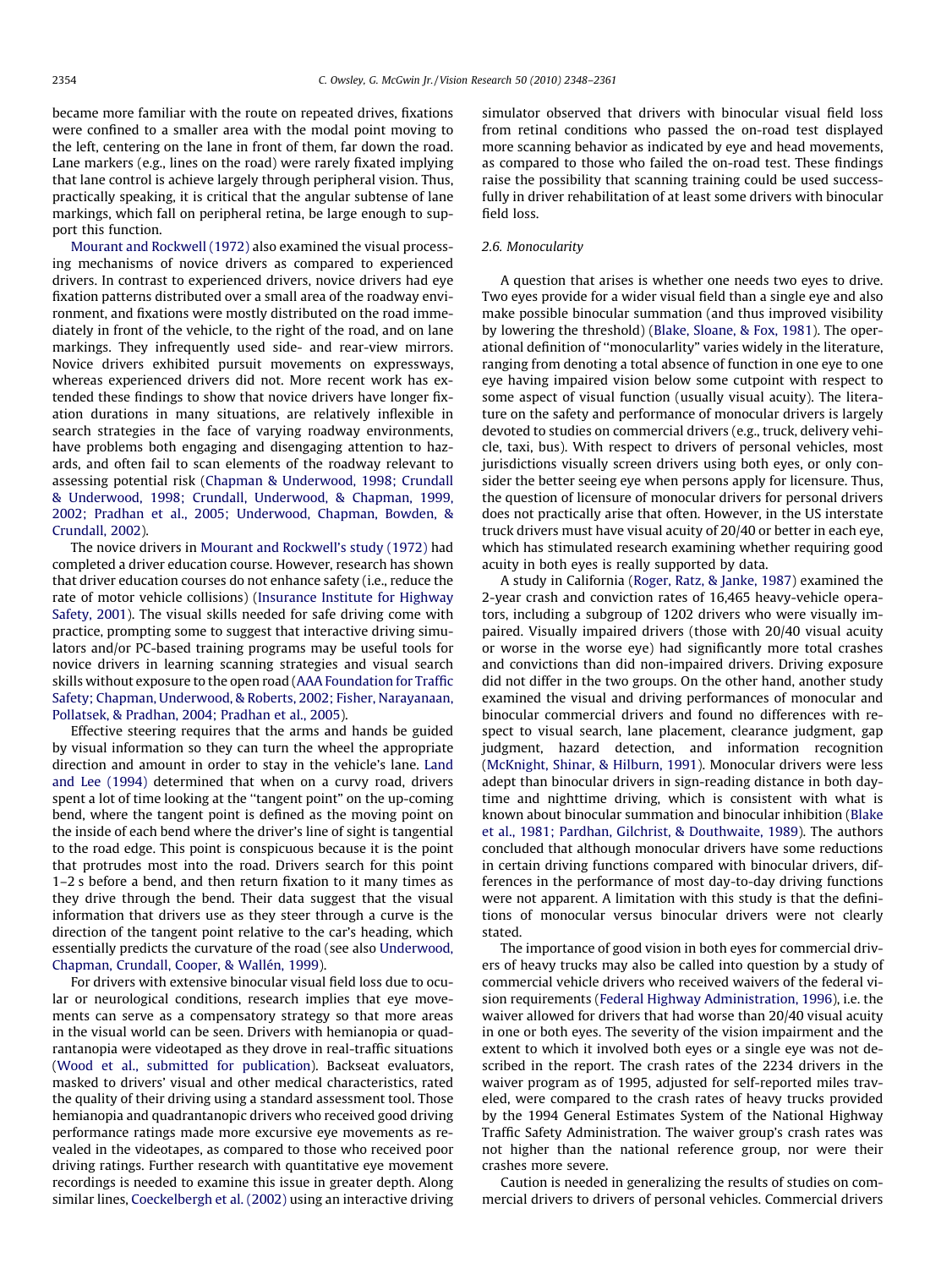have very high levels of driving exposure compared to non-commercial drivers of personal vehicles since they are on the road almost continuously during their workday, logging in more miles per day than many drivers of personal vehicles cover in a week. Routes routinely involve traffic congestion, multiple stops, parking, and back-up maneuvers. The visual challenges of commercial driving are arguably more intense than personal use driving, the point being that the visual requirements for commercial driving may not be wholly transferrable to personal driving.

## 2.7. Other aspects of vision

Here we consider several aspects of vision that play prominent roles in our theories and models of visual processing, which on face validity would appear to be important to the driving task. Yet the research to date has not strongly established their relevance to driving performance (vehicle control) or to driver safety (crash risk).

With respect to stereoacuity, several studies on commercial drivers have reported that commercial motor vehicle drivers with impaired stereoacuity were at elevated risk for motor vehicle collisions ([Maag, Vanasse, Dionne, & Laberge-Nadeua, 1997\)](#page-11-0), or once in a crash, their crashes tended to be more severe (as measured by the total number of crash-related victims) as compared to drivers who had normal stereoacuity ([Dionne, Desjardins, Laberge-](#page-11-0)[Nadeau, & Maag, 1995; Laberge-Nadeau et al., 1996\)](#page-11-0). As mentioned earlier, studies on commercial drivers may not be generalizable to drivers of personal vehicles since the former have very high driving exposure often under dense traffic conditions. Large sample studies on older drivers that have examined deficits in stereoacuity as a risk factor for future motor vehicle collision involvement have found no association [\(Owsley, Ball et al., 1998; Rubin et al., 2007\)](#page-12-0). Stereoacuity may be more relevant for the driver's interactions with the dashboard (e.g., seeing controls or gauges), than for understanding crash risk. In general the impact of binocular vision disorders on driving has not been comprehensively addressed.

Color vision is tested at license application in over 40 states in the US, and the ability to respond properly to color traffic signals is a requirement for a commercial vehicle license in the US [\(Decina,](#page-10-0) [Breton, & Staplin, 1991](#page-10-0)). The reason for testing color vision in both personal and commercial licensing is not because it is widely held that color vision deficiency is a major risk factor for crash involvement; rather, color vision screening is meant to ensure that drivers can obey color traffic control devices and other color signals on the road (e.g., tail-lights) ([Heath & Schmmidt, 1959](#page-11-0)). Laboratory and field studies have confirmed that drivers with color deficiencies have longer reaction times to traffic control devices with color signals and are also likely to make more color confusions, than persons with normal color vision [\(Atchison, Pendersen, Dain, &](#page-10-0) [Wood, 2003; Vingrys & Cole, 1988\)](#page-10-0). However, in naturalistic driving, the critical cues on the road can typically be obtained through multiple sources of information (e.g., luminance, position, pattern). Thus, it is not surprising that the literature largely supports no link between color deficiencies and vehicle crash involvement ([Atchison et al., 2003; Vingrys & Cole, 1988](#page-10-0)). It is also important to emphasize that most drivers with color deficiency are not color blind, rather, they have a reduced ability to discriminate color. One study [\(Verriest, Naubauer, Marre, & Uvijls, 1980\)](#page-13-0) supporting an association reported that drivers with color vision defects were more likely to have rear-end collisions. However, because of the overwhelming wealth of evidence to the contrary, it is reasonable to conclude that color vision deficiency by itself does not increase crash risk in personal or commercial drivers, although in some circumstances it may impact performance of interpreting traffic control devices and other color coded signals if other cues (luminance, position, pattern) are not sufficiently informative.

Motion perception has a great deal of face validity to the driving task since the vehicle and thus the driver is moving through the roadway environment, but only a few studies have addressed how impairments in motion processing may affect driving performance and safety. When driving on a closed-road course, older drivers with an elevated minimum displacement threshold in a coherent motion task had difficulties in detecting signs and hazards and took longer to complete the course [\(Wood, 2002](#page-13-0)). In addition, when evaluated on the open road in natural in-traffic conditions, older drivers with elevated thresholds in a coherent motion task had worse performance evaluations as assessed by raters specialized in on-road evaluation ([Wood et al., 2008](#page-13-0)). Older adults with Alzheimer disease were evaluated in a driving simulator, and reduction in performance in a structure-from-motion task was a strong predictor of collisions in the simulator [\(Rizzo et al.,](#page-12-0) [1997\)](#page-12-0). Research has not linked motion perception to increased crash risk on the road, except for a study that collected self-reported collision data, not state-recorded collisions [\(Shinar, 1977\)](#page-12-0).

Disability glare (increased glare sensitivity), particularly among older adults, is discussed as a serious threat to the safety of older drivers (e.g., [Wolbarsht, 1977\)](#page-13-0) but studies have not scientifically supported this notion ([Ball et al., 1993; Owsley, Ball et al., 1998;](#page-10-0) [Owsley et al., 2001\)](#page-10-0). This failure to find an association between glare and road safety may be attributed to methodological difficulties in defining ''glare" and in measuring a multifaceted phenomenon (e.g., discomfort glare, disability glare), as well as to a poor understanding of what people mean when they say they have "glare" problems. [Rubin et al. \(2007\)](#page-12-0) reported a seemingly paradoxical relationship between disability glare and motor vehicle collisions. They found that disability glare reduced crash risk in older drivers with good vision, which could not be attributed to changes in driving habits (e.g., reduced exposure).

#### 3. Translational research issues

Because driving is a task integral to daily life for many people around the world, research on the role of vision in driving has implications beyond basic research. For example, research on vision and driving can serve as a basis for policies that set rules for determining who can be licensed to drive and for developing rehabilitation strategies that help visually impaired persons acquire skills so that they can drive as long as it safely possible for them to do so. These translational research issues are discussed below.

#### 3.1. Policies for vision screening for licensure and renewal of licensure

As mentioned previously, visual acuity testing, under high contrast and luminance conditions, is the ubiquitous screening test for driver licensure. This is true not only in all 50 US states and the District of Columbia but in Canada, Australia, and the countries of the European Economic Community ([American Medical Association,](#page-10-0) [2003; Peli & Peli, 2002; Transportation Research Board., 1988](#page-10-0)). Of all the various visual, cognitive, and physical abilities that are relevant for driving a vehicle, visual acuity testing stands out as the one aspect of function that is consistently viewed by policy makers and the public as important for licensure. Besides the knowledge test about the ''rules of the road" and a brief on-road driving performance evaluation, visual acuity is often times the only ability evaluated when one applies for a driver's license or for license renewal. Some jurisdictions do have visual field and color discrimination screening tests as mentioned above, but these are less common as compared to the universal use of visual acuity screening [\(American Association of Motor Vehicle Administrators, 2006;](#page-10-0) [Peli & Peli, 2002](#page-10-0)).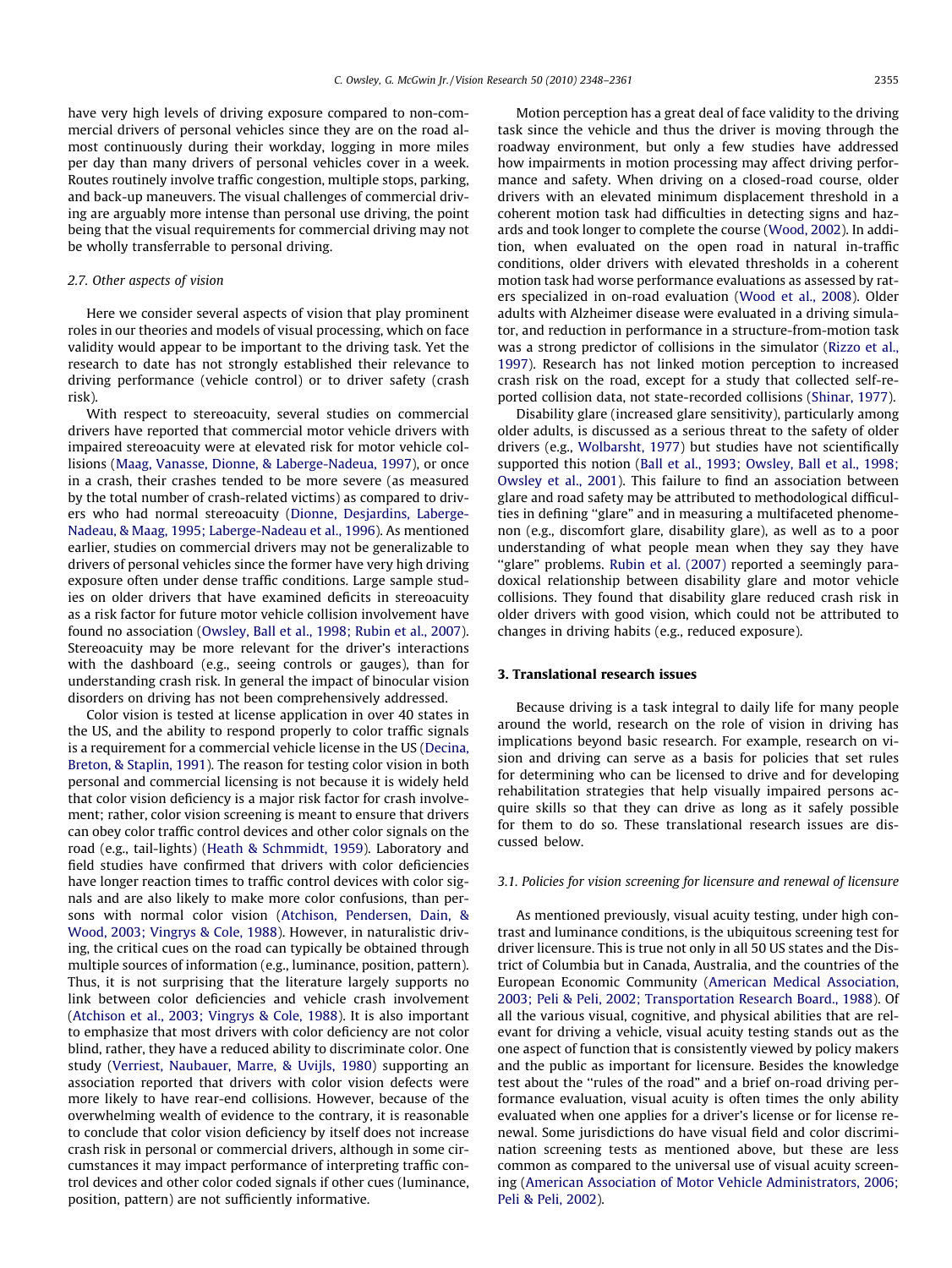Most states in the US require visual acuity screening when applying for renewal of a license, although the interval and age group these policies apply to varies by state ([American Association](#page-10-0) [of Motor Vehicle Administrators, 2006; American Medical Associa](#page-10-0)[tion, 2003](#page-10-0)). Ten states do not require visual acuity re-screening after initial licensure. In these states, the visual acuity screening test is administered only when applying for the driver's license for the first time, for most people typically when one is a teenager or young adult. When the license comes up for renewal, even in the later decades of life where functional problems like visual impairment are relatively prevalent, the visual acuity screening test is not re-administered. License renewal is accomplished by mail or by visiting the licensing office and paying a renewal fee without any functional evaluation. Therefore, in these states, drivers with visual acuity impairment could maintain a license and continue driving. While prevailing views among the public may lead one to question the appropriateness of not having a visual acuity re-screening policy, it is important to point out that there is no clear evidence supporting the benefits of visual acuity re-screening laws. Epidemiological studies using ecologic designs compared states with re-screening laws to states without these laws, reporting that the fatality rate for older drivers was lower in states that have rescreening laws ([McGwin, Sarrels, Griffin, Owsley, & Rue, 2008;](#page-12-0) [Nelson, Sacks, & Chorba, 1992; Shipp, 1998](#page-12-0)). However, because ecologic studies are based upon population-level rather than individual-level data, the results from such studies must be interpreted with caution and cannot be considered definitive. In addition, these studies did not separate out the effect of visual acuity re-screening from in-person renewal, and thus it is unknown to what extent the lower fatality rate was due to visual acuity testing itself. Another ecologic study [\(Grabowski, Campbell, & Morrisey, 2004](#page-11-0)) found that when vision re-screening was evaluated as an independent contribution, it had no impact on fatality rates in adults age  $\geq 65$  years. Thus, owing to the methodological shortcomings of the literature, the question remains unanswered as to whether visual acuity screening at re-licensure for older drivers is a policy that has a safety benefit. Furthermore, a recent cost-benefit analysis of current vision screening approaches at driver licensing offices suggested that they have no economic benefit to society ([Viamonte, Ball, & Kilgore, 2006](#page-13-0)). At present, government motor vehicle departments and legislative bodies essentially have a poor evidence-basis upon which to formulate their re-licensure-screening policies, even though these very agencies are asking for guidance from the research community about how to modify existing laws. Yet without a sound evidence-basis, there is little to offer except personal perspective.

## 3.2. Rehabilitation of drivers with vision impairment

Since driving is so critical for maintaining a high quality of life in many societies, persons with irreversible vision impairment, most often those with moderate as opposed to severe deficits, sometimes want to be drivers even though they do not meet their jurisdictions' visual acuity or visual field standards for licensure. Many view this desire as reasonable given the lack of evidence that establishes a visual acuity or visual field cutpoint beyond which driving is unsafe.

Driving assessment and rehabilitation clinics, usually based in rehabilitation services at medical centers, provide rehabilitation interventions designed to assist functionally impaired drivers to remain behind the wheel, if it is safely possible for them to do so. Bioptic telescopic spectacles (BTS) are an option for persons with visual acuity impairment who want to drive in 35 states in the US, although individual states differ widely in the specific requirements and provisions in the law. BTS consist of telescopes mounted in the superior portion of a regular lens (referred to as a ''carrier lens"), which incorporates the refractive correction as does the telescope. In most cases they are prescribed for one eye, although some drivers may prefer a binocular BTS depending on individual characteristics and preferences. The most common telescope magnifications are between 2 $\times$  and 4 $\times$  and provide a field of view between  $6^{\circ}$  and  $16^{\circ}$ . While driving the BTS user views the world through the carrier lens and then dips the head down to use the BTS to view signs, traffic control devices, and potential obstacles. A number of authors have discussed the use of BTS and training programs for drivers who wish to use such devices ([Barron, 1991; Feinbloom, 1977; Jose, Carter, & Carter, 1983\)](#page-10-0).

Although most would agree that severely visually impaired individuals (e.g., those having visual acuity worse than 20/200, or less than a 20 degree visual field in the better eye) should not drive, controversy remains regarding drivers with visual acuity between 20/60 and 20/200. It has been recommended that the use of BTS for drivers with visual acuity impairment should be considered on an individual basis and the BTS should not be mandatory for persons with moderate visual acuity impairment in order to obtain a driver's license if they can demonstrate driving fitness without a BTS [\(Barron, 1991](#page-10-0)). In fact some jurisdictions are now licensing persons with visual acuity as low as 20/200 if they can demonstrate safe driving skills in a detailed on-road evaluation even if they do not use a BTS. Other recommendations include drivers using BTS must complete a mandatory training program plus annual vision examinations by an ophthalmologist or optometrist to ensure their visual acuity impairment is not progressive. [Fonda](#page-11-0) [\(1983, 1988\)](#page-11-0) has opined that the use of a BTS while driving by persons with visual acuity impairment may, in fact, increase rather than reduce crash risk, and that they may be safer drivers without BTS. However, quantitative evidence to support such an opinion is lacking. A BTS occludes part of the visual field, an under-appreciated deleterious aspect of BTS.

As we have commented elsewhere ([Owsley & McGwin, 1999\)](#page-12-0), previous research on crash risk among drivers who use BTS has methodological problems, thus making it difficult to make firm conclusions. Studies have generated a wide array of findings. Four studies from California ([Janke, 1983](#page-11-0)), New York [\(Vehicles, 1989\),](#page-12-0) Maine [\(Department of State, 1983\)](#page-13-0), and Texas ([Lippman, 1979;](#page-11-0) [Lippman, Corn, & Lewis, 1988\)](#page-11-0) have reported that users of BTS have higher crash rates than control groups. An additional study from Texas found crash rates of visually impaired drivers to be similar to those of drivers with cardiovascular and neurologic impairments ([Lippman, 1979\)](#page-11-0). A study of drivers using BTS in Massachusetts reported crash rates lower than those of the general population ([Korb, 1970\)](#page-11-0). Methodological problems with the prior work include the following. Several of the studies used the general population of drivers as the control group. It is not clear whether the BTS itself and its ''side effects" (e.g., reduced field of view) or visual acuity impairment or both are responsible for the elevated crash rates. Furthermore, it is likely that drivers using BTS restrict their driving (e.g., avoid night driving), and failure to account for such self-regulation in etiologic studies may lead to invalid results.

Most BTS drivers are young and middle-aged adults [\(Bowers,](#page-10-0) [Apfelbaum, & Peli, 2005; Park, Unatin, & Park, 1995\)](#page-10-0). Even though central vision impairment due to age-related macular degeneration (AMD) is a relatively common cause of vision impairment in the US, drivers who use BTS are infrequently elderly. It remains to be determined why this is the case. Possible reasons are that clinicians may not be presenting BTS as an option for older drivers with AMD, older drivers are not interested in using BTS to drive and/or they in fact try BTS, but do not feel that it helps. Many older adults have medical co-morbidities (e.g., cognitive impairment) that may make the training programs more challenging.

Some have argued that BTS are not primarily used by visually impaired persons for on-road driving but are principally used to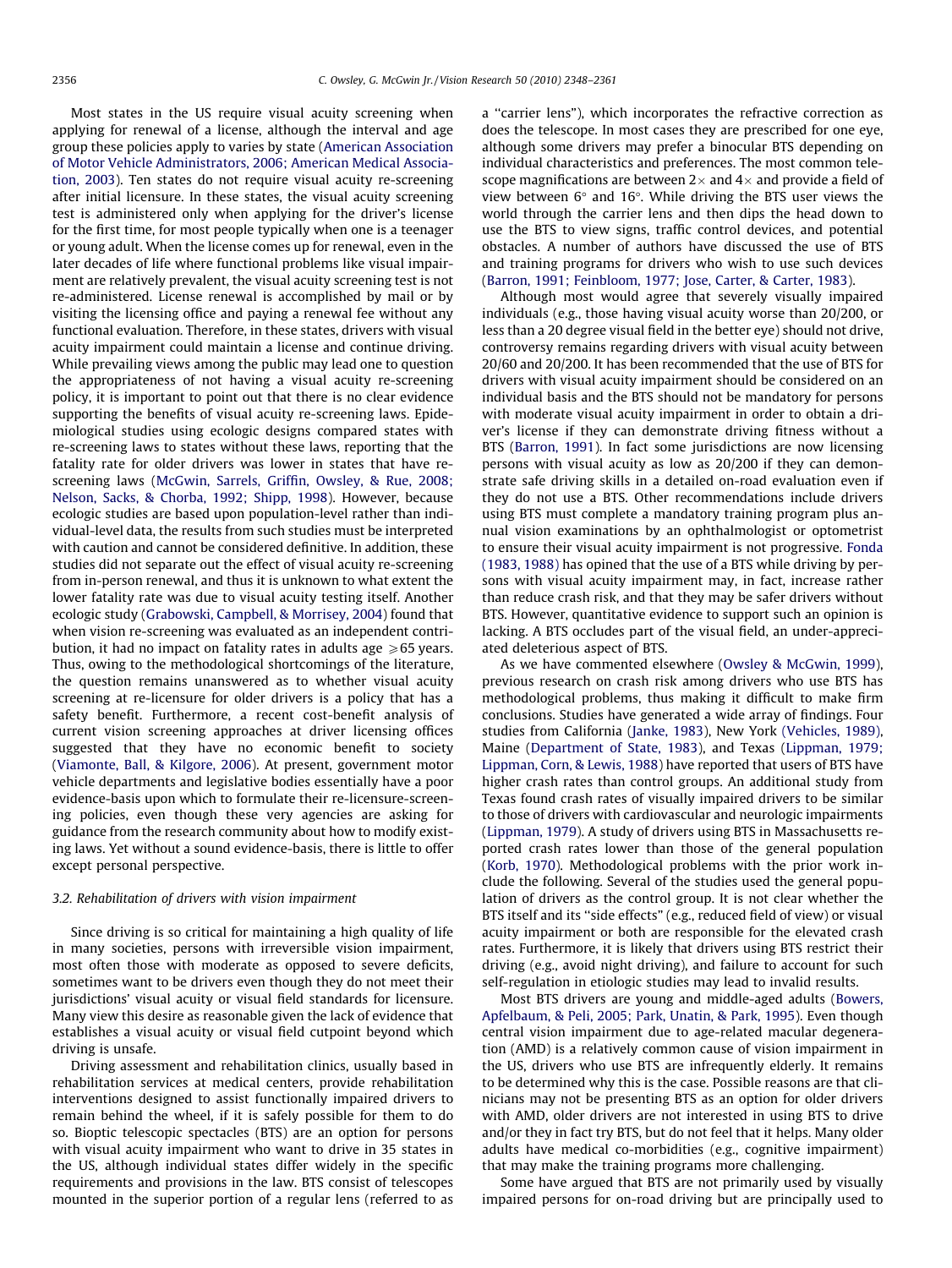pass visual acuity screening when applying for licensure, and then not used once the driver is licensed and on the road ([Fonda, 1983;](#page-11-0) [Keeney, 1974\)](#page-11-0). There is no definitive evidence that can refute this claim. Essentially we do not know to what extent and under what conditions drivers with BTS actually use BTS when driving. Survey research has suggested that many bioptic drivers report that BTS is helpful [\(Bowers, Apfelbaum et al., 2005; Park et al., 1995; Taylor,](#page-10-0) [1990\)](#page-10-0); however there is no objective verification of these self-reports. Users may be particularly motivated to state how useful they are given that their licensure depends on their use of BTS when driving. Slightly over half report they wear BTS when driving ([Bowers, Apfelbaum et al., 2005\)](#page-10-0), but once again there are no objective data to confirm self-reports. It remains to be determined to what extent BTS drivers actually wear and use BTS when driving and in what driving scenarios BTS are helpful from driver performance and safety perspectives.

Persons with hemianopia are sometimes prescribed spectacles that provide a prismatic correction to re-locate or expand the field [\(Bowers, Keeney, & Peli, 2008; Perez & Jose, 2003; Smith,](#page-10-0) [Weiner, & Lucero, 1982](#page-10-0)). At present there is no evidence that such optical devices improve on-road driving performance or driver safety in-persons with homonymous hemianopia [\(Szlyk, Seiple,](#page-13-0) [Stelmack, & McMahon, 2005\)](#page-13-0). One study observed that 2/3 of hemianopic drivers evaluated on the road drove flawlessly or had only minor errors, yet none of these drivers wore prismatic devices while driving ([Elgin et al., 2010](#page-11-0)). This suggests that hemianopic drivers have strategies that they use to compensate for their field loss during driving, and that a prismatic correction is not a necessary condition for safe driving for all individuals in this population.

It has been estimated that on a population-basis that up to onethird of older drivers have slowed visual processing speed under divided attention conditions [\(Rubin et al., 2007\)](#page-12-0). A training intervention has been developed that increases visual processing speed in older adults [\(Ball, Edwards, & Ross, 2007; Ball et al., 2002\)](#page-10-0). This training involves trainer-guided practice of computer-based nonverbal exercises that are presented briefly and involve visual target detection, identification, discrimination, and localization. Recent findings from the ACTIVE clinical trial [\(Jobe et al., 2001](#page-11-0)) indicate that this speed of processing training program reduces the risk of future motor vehicle collision involvement among older drivers ([Ball, Edwards, Ross, & McGwin, in press](#page-10-0)).

# 4. Conclusions

Many studies have converged in indicating that visual acuity is, at best, very weakly linked to driver safety (i.e., collision involvement) and thus is a poor screening test for identifying drivers who are at-risk for future crash involvement. In contrast, it is clear that visual acuity is related to certain aspects of driving performance (e.g., road sign recognition). As summarized above, there are undoubtedly many reasons for the lack of relationship between acuity and safety. Licensing authorities and policy makers are unlikely to give up visual acuity screening tests for driver applicants because of their high face validity, public acceptance, and association with highway sign legibility. A more practical approach to improving the efficacy of vision screening at licensure is to examine how visual acuity screening tests could be supplemented by other types of screening approaches, like contrast sensitivity, visual field, processing speed, and divided attention tests, some of which have a large evidence-basis for their relevance to driver safety. Well-designed population-based prospective studies on drivers are needed to identify the effectiveness of these vision screening tests both singly and in combination, in terms of their ability to identify the drivers who experience at-fault crashes in

the future. This research could also inform the best pass-fail cutpoints for these tests.

Basic research on eye and head movements, scanning, visual search and attention during the driving task has high relevance to the rehabilitation of drivers with vision impairments. This research can contribute to developing interventions and training strategies for drivers with visual impairments in the range of 20/ 40–20/200 so that they can remain behind the wheel as long as it is safely possible for them to do so. The effectiveness of these interventions will need to be rigorously evaluated with respect to both driving performance and safety outcomes. This also applies to BTS devices and training programs, especially since BTS studies to date have been inconclusive with respect to both safety and performance, and many of these studies have methodological problems, as described above. Basic research on vision and driving, especially scanning and visual search, can also inform the design of training interventions for novice drivers (usually teenagers and young adults) who have the highest rate of collision involvement of all age groups.

Automotive manufacturers are interested in meeting the needs of older drivers since older adults are the fastest growing group of drivers in the US both in terms of annual mileage and the number of current drivers ([National Highway Traffic Safety Administration.,](#page-12-0) [1989\)](#page-12-0). By 2010 there will be 40 million adults  $\geq 65$  years in the US ([United States Census Bureau., 2004](#page-13-0)); 4 out of 5 will be drivers (32 million) [\(US Department of Transportation, 2003\)](#page-13-0). Vehicle manufacturers recognize that visual sensory impairments and deficits in the processing of visual information are common among older adults ([Rubin et al., 1997; Vitale, Cotch, & Sperduto, 2006](#page-12-0)). These aging-related visual impairments could impact older adults' ability to control the vehicle, detect relevant events and objects in the roadway environment, and to interact with the dashboard. It is conceivable that certain vehicle technologies could theoretically compensate, at least in part, for vision impairments typical of advanced age, and conversely other designs could exacerbate the negative effects of these visual deficits ([Charness, 2008; Lee,](#page-10-0) [2008](#page-10-0)). However, little is known about what design options are more likely to facilitate older adults' processing of visual information while driving. Studies are beginning to address these human factors issues for older drivers ([Owsley, McGwin Jr., & Seder,](#page-12-0) [submitted for publication; Rokotonirainy & Steinhardt, 2009\)](#page-12-0), although this research area is still in its infancy.

Research methodology for studying vision and driving also needs to move to the next level. As discussed throughout this paper, most studies examining the link between vision and driving rely on either of three outcomes (dependent variables) – motor vehicle collision involvement, performance on-road, and performance in an interactive simulator. However we know little about how measures of performance and safety relate to each other, or how simulated performance from the laboratory relates to on-road driving. There is a tendency to treat all three types of outcomes as equivalent when interpreting the literature even though the nature of their interrelationships is unknown. Furthermore, not until very recently research has examined the role of vision in naturalistic driving where driving performance measurements of drivers are made in a largely unobtrusive yet objective fashion over a period of days. Such research is attractive in that it avoids the artificial analogues of the laboratory, the simulator scenarios that are over-simplifications of the roadway environment, and the relatively short snapshot (e.g., one hour), one-time sampling of on-road driving evaluations. Naturalistic driving captures actual driving behaviors that may shed light on the visual and cognitive mechanisms underlying performance and safety decrements. For example, recent work ([Munro et al., 2010; West et al., 2010\)](#page-12-0) has used an in-vehicle monitoring system with older drivers whereby driver behaviors were recorded over a period of several days. The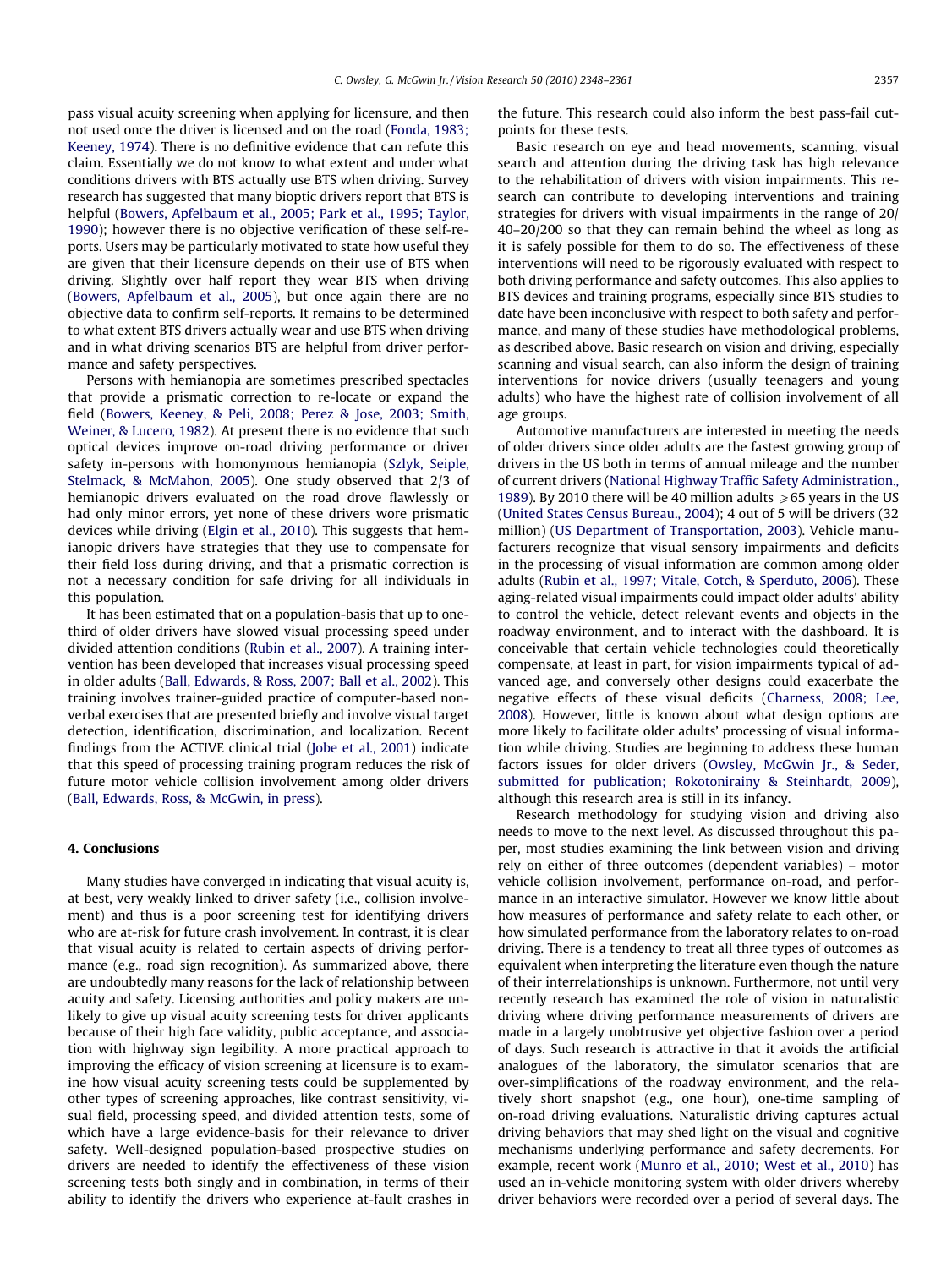<span id="page-10-0"></span>visual and cognitive abilities of these drivers were also characterized. Results suggest that visual-motor construction and attentional abilities are associated with lane-changing errors in older drivers ([Munro et al., 2010\)](#page-12-0) and that a narrowing of the visual attentional field increases their risk for failure to stop at red lights ([West et al., 2010\)](#page-13-0).

With respect to research focused on safety (i.e. crash involvement), there is a need to adopt study designs and to develop screening tests that can be more readily translated into licensing policies. However, this research cannot proceed without well-designed etiologic studies that shed light on those characteristics that both place drivers at risk for collision involvement but are also amenable to interventions to reduce those risks that have potential for widespread implementation.

#### Acknowledgments

Preparation of this article was made possible by NIH Grants R01EY18966 and P30AG22838, EyeSight Foundation of Alabama, General Motors, and Research to Prevent Blindness Inc.

#### References

- AAA Foundation for Traffic Safety. Driver-Zed 3.0: Manage the risks, Master the Road, Washington, DC.
- Adler, G., Bauer, M. J., Rottunda, S., & Kuskowski, M. (2005). Driving habits and patterns in older men with glaucoma. Social Work in Health Care, 40, 75–87.
- Alexander, J., Barham, P., & Balck, I. (2002). Factors influencing the probability of an incident at a junction: Results from an interactive driving simulator. Accident Analysis & Prevention, 34, 779–792.
- Allen, P. A., Weber, T. A., & Madden, D. J. (1994). Adult age differences in attention: Filtering or selection? Journal of Gerontology: Psychological Sciences, 49(5), P213–P222.
- American Association of Motor Vehicle Administrators (2006). State vision requirements for license to drive. April 13, 2006, Arlington, VA.
- American Medical Association (2003). Physician's guide to assessing and counseling older drivers. Chciago, IL: American Medical Association.
- Amick, M. M., Grace, J., & Ott, B. R. (2007). Visual and cognitive predictors of driving safety in Parkinson's disease patients. Archives of Clinical Neuropsychology, 22, 957–967.
- Anderson, S. J., & Holliday, I. E. (1995). Night driving: effects of glare from vehicle headlights on motion perception. Ophthalmic and Physiological Optics, 15, 545–551.
- Arthur, A. J., Bell, S. T., Edwards, B. D., Day, E. A., Tubre, T. C., & Tubre, A. H. (2005). Convergence of self-report and archival crash involvement data: A two-year longitudinal follow-up. Human Factors, 47, 303–313.
- Atchison, D. A., Pendersen, C., Dain, S., & Wood, J. M. (2003). Traffic signal color recognition is a problem for both protan and deutan color–ision deficients. Human Factors, 45(3), 495–503.
- Ball, K., Beard, B. L., Roenker, D. L., Miller, R. L., & Griggs, D. S. (1988). Age and visual search: Expanding the useful field of view. Journal of the Optical Society of America A, 5, 2210–2219.
- Ball, K., Edwards, J. D., & Ross, L. A. (2007). The impact of speed of processing training on cognitive and everyday functions. Journals of Gerontology: Psychological Sciences, 62(Special Issue Number 1), 19–31.
- Ball, K., Berch, D. B., Helmers, K. F., Jobe, J. B., Leveck, M. D., & Marsiske, M., et al., Advanced Cognitive Training for Independent and Vital Eldelry Study Group (2002). Effects of cognitive training interventions with older adults: a randomized controlled trial. JAMA, 288, 2271–281.
- Ball, K. K., Edwards, J. D., Ross, L. A., & McGwin, G. (in press). Cognitive training decreases risk of motor vehicle crash involvement among older drivers. Journal of the American Geriatrics Society.
- Ball, K., & Owsley, C. (1991). Identifying correlates of accident involvement for the older driver. Human Factors, 33, 583–595.
- Ball, K., Owsley, C., & Beard, B. (1990). Clinical visual perimetry underestimates peripheral field problems in older adults. Clinical Vision Science, 5(2), 113–125.
- Ball, K., Owsley, C., Sloane, M. E., Roenker, D. L., & Bruni, J. R. (1993). Visual attention problems as a predictor of vehicle crashes in older drivers. Investigative Ophthalmology & Visual Science, 34(11), 3110–3123.
- Ball, K., Owsley, C., Stalvey, B., Roenker, D. L., Sloane, M., & Graves, M. (1998). Driving avoidance and functional impairment in older drivers. Accident Analysis & Prevention, 30, 313–322.
- Ball, K. K., Roenker, D. L., & Bruni, J. R. (1990). Developmental changes in attention and visual search throughout adulthood. In J. T. Enns (Ed.), The development of attention: Research and theory (pp. 489–507). North-Holland: Elsevier Science Publishers B. V.
- Ball, K., Roenker, D., Wadley, V., Edwards, J., Roth, D., McGwin, G., et al. (2006). Can high-risk older drivers be identified through performance-based measures in a

department of motor vehicles setting? Journal of the American Geriatric Society, 54, 77–84.

- Barrett, G. V., Mihal, W. L., Panek, P. E., Sterns, H. L., & Alexander, R. A. (1977). Information-processing skills predictive of accident involvement for younger and older commercial drivers. Industrial Gerontology, 4, 173–182.
- Barron, C. (1991). Bioptic telescopic spectacles for motor vehicle driving. Journal of the American Optometric Association, 61, 37–41.
- Blake, R., Sloane, M., & Fox, R. (1981). Further developments in binocular summation. Perception & Psychophysics, 30, 266–276.
- Bowers, A. R., Apfelbaum, D. H., & Peli, E. (2005). Bioptic telescopes meet the needs of drivers with moderate visual acuity loss. Investigative Ophthalmology & Visual Science, 46(1), 66–74.
- Bowers, A. R., Keeney, K., & Peli, E. (2008). Community-based trial of a peripheral prism visual field expansin device for hemainopia. Archives of Ophthalmology, 126, 657–664.
- Bowers, A. R., Mandel, A. J., Goldstein, R. B., & Peli, E. (2009). Driving with hemianopia. I: Detection performance in a driving simulator. Investigative Ophthalmology & Visual Science, 50, 5137–5147.
- Bowers, A., Peli, E., Elgin, J., McGwin, G., & Owsley, C. (2005). On-road driving with moderate visual field loss. Optometry and Vision Science, 82(8), 657–667.
- Brody, L. (1954). The role of vision in motor vehicle operation: A Review. International Record of Medicine and General Practice Clinics (Quarterly Review of Ophthalmology), 167(6), 365–377.
- Burg, A. (1966). Visual acuity as measured by dynamic and static tests: A comparative evaluation. Journal of Applied Psychology, 50, 460–466.
- Burg, A. (1967). The relationship between test scores and driving records: General findings. Los Angeles: Department of Engineering, University of California.
- Burg, A. (1968). Vision test scores and driving records: Additional findings. Los Angeles: Department of Engineering, University of California.
- Caird, J. K., Willness, C. R., Steel, P., & Scialfa, C. (2008). A meta-analysis of the effects of cell phones on driver performance. Accident Analysis & Prevention, 40, 1282–1293.
- Campbell, M. K., Bush, T. L., & Hale, W. E. (1993). Medical conditions associated with driving cessation in community-dwelling, ambulatory elders. Journal of Gerontology: Social Sciences, 48(4), S230–S234.
- Chapman, P. R., & Underwood, G. (1998). Visual search of driving situations: Danger and experience. Perception, 27, 951–964.
- Chapman, P., Underwood, G., & Roberts, K. (2002). Visual search patterns in trained and untrained novice drivers. Transportation Research Part F: Traffic Psychology and Behaviour, 5, 157–167.
- Charlton, S. G. (2009). Driving while conversing: Cell phones that distract and passengers who react. Accident Analysis & Prevention, 41, 160–173.
- Charman, W. N. (1997). Vision and driving A literature review and commentary. Ophthalmic and Physiological Optics, 17(5), 371–391.
- Charness, N. (2008). Aging and human performance. Human Factors, 50, 548–555.
- Clay, O. J., Wadley, V., Edwards, J. D., Roth, D., Roenker, D. L., & Ball, K. K. (2005). Cumulative meta-analysis of the relationship between useful field of view and driving performance in older adults: Current and future implications. Optometry and Vision Science, 82, 724–731.
- Coeckelbergh, T. R. M., Brouwer, W. H., Cornelissen, F. W., van Wolffelaar, P., & Kooijman, A. C. (2002). The effect of visual field defects on driving performance. A driving simulator study. Archives of Ophthalmology, 120, 1509–1516.
- Committee on Medical Aspects of Automotive Safety (1969). Visual factors in automobile driving, and provisional standards. Archives of Ophthalmology, 81, 865–871.
- Consiglio, W., Driscoll, P., Witte, M., & Berg, W. P. (2003). Effect of cellular telephone conversations and other potential interference on reaction time in a braking response. Accident Analysis & Prevention, 35, 495–500.

Cooper, J. M., & Strayer, D. L. (2008). Effects of simulator practice and real-world experience on cell-phone-related driver distraction. Human Factors, 50, 893–902.

- Council, F. M., & Allen, J. A. Jr., (1974). A study of the visual fields of North Carolina drivers and their relationship to accidents (p. 36). Chapel Hill, NC: University of North Carolina Highway Safety Research Center.
- Cross, J. M., McGwin, G., Jr., Rubin, G. S., Ball, K. K., West, S. K., Roenker, D. L., et al. (2009). Visual and medical risk factors for motor vehicle collision involvement among older drivers. British Journal of Ophthalmology, 93, 400–404.
- Crundall, D., & Underwood, G. (1998). Effects of experience and processing demand on visual information acquisition in drivers. Ergonomics, 41, 448–458.
- Crundall, D., Underwood, G., & Chapman, P. (1999). Driving experience and the functional field of view. Perception, 28, 1075–1087. Crundall, D., Underwood, G., & Chapman, P. (2002). Attending to the peripheral
- world while driving. Applied Cognitive Psychology, 16, 459–475.
- Cushman, L. A. (1996). Cognitive capacity and concurrent driving performance in older drivers. IATSS Research, 20(1), 38–45.
- Danielson, R. W. (1957). The relationship of fields of vision to safety in driving, with a report of 680 drivers examined by various screening methods. American Journal of Ophthalmology, 44, 369–416.
- Davison, P. A. (1985). Inter-relationships between British drivers' visual abilities, age and road accident histories. Ophthalmic and Physiological Optics, 5(2), 195–204.
- DeCarlo, D. K., Scilley, K., Wells, J., & Owsley, C. (2003). Driving habits and healthrelated quality of life in patients with age-related maculopathy. Optometry and Vision Science, 80(3), 207–213.
- Decina, L. E., Breton, M. E., & Staplin, L. (1991). Visual disorders and commercial drivers, Report Number DTFH61-90-C-0093. Washington, DC: Office of Motor Carriers, Federal Highway Administration, US Department of Transportation.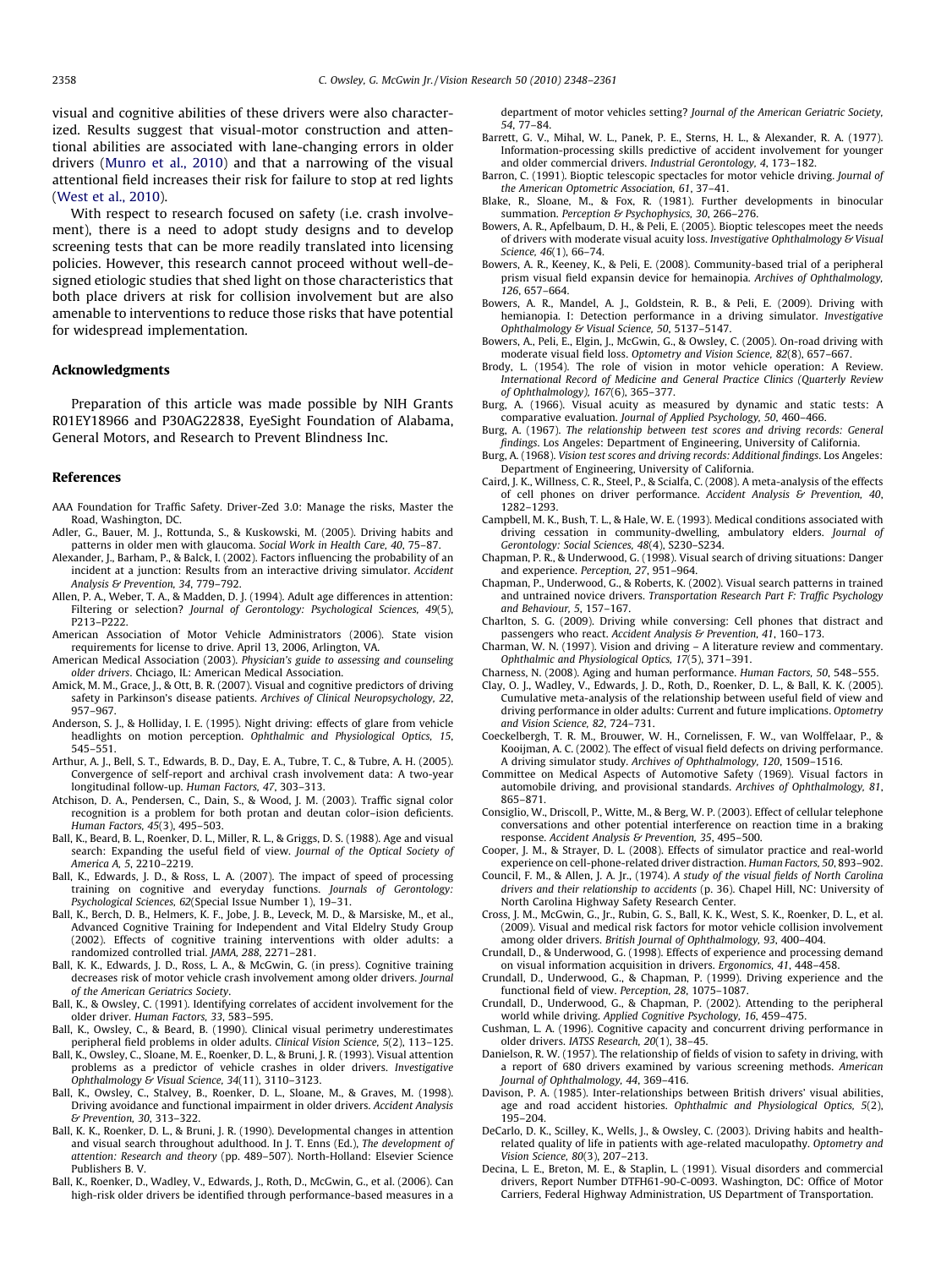- <span id="page-11-0"></span>Decina, L. E., & Staplin, L. (1993). Retrospective evaluation of alternative vision screening criteria for older and younger drivers. Accident Analysis & Prevention, 25(3), 267–275.
- Dionne, G., Desjardins, D., Laberge-Nadeau, C., & Maag, U. (1995). Medical conditions, risk exposure, and truck drivers' accidents: An analysis with count data regression models. Accident Analysis & Prevention, 27(3), 295-305.
- Donmez, B., Boyle, L. N., & Lee, J. D. (2006). The impact of distraction mitigation strategies on driving performance. Human Factors, 48, 785–804.
- Drews, F. A., Pasupathi, M., & Strayer, D. L. (2008). Passenger and cell phone conversation in simulated driving. Journal of Experimental Psychology: Applied Psychology, 14, 392–400.
- Drews, F. A., Yazdani, H., Godfrey, C. N., Cooper, J. M., & Strayer, D. L. (2009). Text messaging during simulated driving. Human Factors, 51, 762–770.
- Duchek, J. M., Hunt, L., Ball, K., Buckles, V., & Morris, J. C. (1998). Attention and driving performance in Alzheimer's disease. Journal of Gerontology: Psychological Sciences, 53B(2), P130–P141.
- Elgin, J., McGwin, G., Jr., Wood, J. M., Vaphiades, M. S., Braswell, R. A., DeCarlo, D. K., et al. (2010). Evaluation of on-road driving in persons with hemianopia and quadrantanopia. American Journal of Occupational Therapy, 64, 268–278.
- Federal Highway Administration (1996). Office of motor carriers. The seventh monitoring report on the drivers of commercial motor vehicles who receive vision waivers. Washington, DC: US Department of Transportation.
- Federal Highway Administration (2003). Manual on uniform traffic control devices (2003 edition, Revision 1). Washington, DC: US Department of Transportation.

Feinbloom, W. (1977). Driving with bioptic telescopic spectacles (BTS). American Journal of Optometry & Physiological Optics, 54, 35–42.

- Fisher, D. L., Narayanaan, V., Pollatsek, A., & Pradhan, A. (2004). Using eye movements in driving simulators to evaluate effects of PC-based risk awareness training. In Proceedings of the Human Factors and Ergonomics Society 48th annual meeting (pp. 2266–2270). Santa Monica CA: Human Factors and Ergonomics Society.
- Fonda, G. (1983). Bioptic telescopic spectacle is a hazard for operating a motor vehicle. Archives of Ophthalmology, 101, 1907–1908.
- Fonda, G. (1988). Training in use of the bioptic telescopic spectacle (BTS) for driving is unreasonable. Transactions Pennsylvania Academy of Ophthalmology and Otolaryngology, 40, 716–718.
- Fonda, S. J., Wallace, R. B., & Herzog, A. R. (2001). Changes in driving patterns and worsening depressive symptoms among older adults. Journal of Gerontology: Social Sciences, 56B(6), S343–S351.
- Freeman, E. E., Gange, S. J., Munoz, B., & West, S. K. (2006). Driving status and risk of entry into long-term care in adults. American Journal of Public Health, 96, 1254–1259.
- Freeman, E. E., Munoz, B., Turano, K., & West, S. K. (2005). Measures of visual function and time to driving cessation in older adults. Optometry and Vision Science, 82, 765–773.
- Freeman, E. E., Munoz, B., Turano, K. A., & West, S. K. (2006). Measures of visual function and their association with driving modification in older adults. Investigative Ophthalmology & Visual Science, 47(2), 514–520.
- Glassbrenner, D. (2005). Driver cell phone use in 2004, overall results (DOT HS-809- 847). Washington, DC: US Department of Transportation.
- Grabowski, D. C., Campbell, C. M., & Morrisey, M. A. (2004). Elderly licensure laws and motor vehicle fatalities. JAMA, 291(23), 2840–2846.
- Gray, R., & Regan, D. (2007). Glare susceptibility test results correlate with temporal safety margin when executing turns across approaching vehicles in simulated low-sun conditions. Ophthalmic and Physiological Optics, 27, 440–450.
- Gresset, J., & Meyer, F. (1994). Risk of automobile accidents among elderly drivers with impairments or chronic diseases. Canadian Journal of Public Health, 85(4), 282–285.
- Haigney, D. E., & Westerman, S. J. (2001). Mobile (cellular) phone use and driving: A critical review of research methodology. Ergonomics, 44, 132–143.

Hancock, P. A., Lesch, M., & Simmons, L. (2003). The distraction effects of phone use during a crucial driving maneuver. Accident Analysis & Prevention, 35, 501-514.

Haymes, S. A., LeBlanc, R. P., Nicolela, M. T., Chiasson, L. A., & Chauhan, B. C. (2007). Risk of falls and motor vehicle collisions in glaucoma. Investigative Ophthalmology & Visual Science, 48, 1149–1155.

Haymes, S., LeBlanc, R., Nicolela, M., Chiasson, L., & Chauhan, B. (2008). Glaucoma and on-road driving performance. Investigative Ophthalmology & Visual Science, 49(7), 3035–3041.

Heath, G. G., & Schmmidt, I. (1959). Signal color recognition in color defective observers. American Journal of Optometry Archives American Academy of Optometry, 36, 421–437.

- Hennessy, D. F. (1995). Vision testing of renewal applicants: Crashes predicted when compensation for impairment is inadequate. Sacramento, CA: California Department of Motor Vehicles, Research and Development Section.
- Hennessy, D. F., & Janke, M. K. (2009). Clearing a road to being driving fit by better assessing driving wellness: Development of California's prospective three-tier driving centered assessment system. Technical report. Sacramento, CA: Research and Development Division, Licensing Operations Division, California Department of Motor Vehicles.
- Higgins, K. E., & Wood, J. M. (2005). Predicting components of closed road driving performance from vision tests. Optometry and Vision Science, 82, 647–656.

Higgins, K. E., Wood, J., & Tait, A. (1998). Vision and driving: Selective effect of optical blur on different driving tasks. Human Factors, 41(2), 224–232.

- Hills, B. L., & Burg, A. (1977). A reanalysis of California driver vision data: General findings. Crowthorn, England: Transport and Road Research Laboratory.
- Hofstetter, H. W. (1976). Visual acuity and highway accidents. Journal of the American Optometric Association, 47(7), 887–893.
- Hoyer, W. J., & Plude, D. J. (1982). Aging and the allocation of attentional resources in visual information-processing. In R. Sekuler, D. Kline, & K. Dismukes (Eds.), Aging and human visual function (pp. 245–261). New York: Liss, A R.
- Hu, P. S., & Reuscher, T. R. (2004). Summary of travel trends: 2001 National household<br>travel survey. US Department of Transportation, Federal Highway US Department of Transportation, Federal Highway Administration.
- Hu, P. S., Trumble, D. A., Foley, D. J., et al. (1998). Crash risks of older drivers: A panel data analysis. Accident Analysis & Prevention, 30(5), 569–581.
- Hu, P. S., Trumble, D., & Lu, A. (1997). Statistical relationships between vehicle crashes, driving cessation, and age-related physical or mental limitations: Final summary report. Washington, DC: US Department of Transportation.

Humphriss, D. (1987). Three South African studies on the relation between road accidents and drivers' vision. Ophthalmic and Physiological Optics, 7(1), 73–79.

- Insurance Institute for Highway Safety (2001). Education alone won't make drivers safer. It won't reduce crashes. Status Report, 36(5), 1–8. Ivancic, K., & Hesketh, B. (2000). Learning from errors in a driving simulation:
- Effects on driving skills and self-confidence. Ergonomics, 43, 1966–1984.
- Ivers, R. Q., Mitchell, P., & Cumming, R. G. (1999). Sensory impairment and driving: The Blue Mountains eye study. American Journal of Public Health, 89, 85–87.
- Janke, M. K. (1983). Accident rates of drivers with bioptic telescopic lenses. Journal of Safety Research, 14, 159–165.
- Jobe, J. B., Smith, D. M., Ball, K., Tennstedt, S. L., Marsiske, M., Willis, S. L., et al. (2001). ACTIVE: A cognitive intervention trial to promote independent in older adults. Controlled Clinical Trials, 22, 453–479.
- Johansson, K., Bronge, L., Lundberg, C., Persson, A., Seideman, M., & Viitanen, M. (1996). Can a physician recognize an older driver with increased crash risk potential? Journal of the American Geriatric Society, 44, 1198–1204.
- Johnson, C. A., & Keltner, J. L. (1983). Incidence of visual field loss in 20,000 eyes and its relationship to driving performance. Archives of Ophthalmology, 101, 371–375.
- Jose, R., Carter, K., & Carter, C. (1983). A training program for clients considering the use of bioptic telescopes for driving. Journal of Visual Impairment & Blindness, 77, 425–428.
- Kahneman, D., Ben-Ishai, R., & Lotan, M. (1973). Relation of a test of attention to road accidents. Journal of Applied Psychology, 58, 113–115.
- Keay, L., Munoz, B., Turano, K. A., Hassan, S. E., Munro, C. A., Duncan, D. D., et al. (2009). Visual and cognitive deficits predict stopping or restricting driving: The Salisbury eye evaluation driving study (SEEDS). Investigative Ophthalmology & Visual Science, 50, 107–113.
- Keeney, A. H. (1974). Field loss versus central magnification. Archives of Ophthalmology, 92, 273.
- Korb, D. R. (1970). Preparing the visually handicapped person for motor vehicle operation. American Journal of Optometry & Archives of American Academy of Optometry, 47, 619–628.
- Laberge, J., Scialfa, C., White, C., & Caird, J. (2004). Effects of passenger and cellular phone conversations on driver distraction. Transportation Research Record: Journal of the Transportation Research Board, 1899, 109–116.
- Laberge-Nadeau, C., Dionne, G., Maag, U., Desjardins, D., Vanasse, C., & Ekoe, J.-M. (1996). Medical conditions and the severity of commercial motor vehicle drivers' road accidents. Accident Analysis & Prevention, 28, 43–51.
- Land, M. F. (2006). Eye movements and the control of actions in everyday life. Progress in Retinal and Eye Research, 25, 296–324.
- Land, M. F., & Lee, D. N. (1994). Where we look when we steer. Nature, 369. 742–744 & 707.
- Leaf, W. A., Simons-Morton, B. G., Hartos, J. L., & Northrup, V. S. (2008). Driving miles estimates by teen drivers: How accurate are they? Injury Prevention, 14, 51–61.
- Lee, J. D. (2008). Fifty years of driving safety research. Human Factors, 50, 521–528.
- Lee, H., Lee, A., Cameron, D., & Li-Tsang, C. (2003). Using a driving simulator to identify older drivers at inflated risk of motor vehicle crashes. Journal of Safety Research, 34, 453–459.
- Lippman, O. (1979). The effect of the Texas medical advisory board for driver licensing on driving performance. Proceedings of the American Association of Automotive Medicine, 23, 204–216.
- Lippman, O., Corn, A. L., & Lewis, M. C. (1988). Bioptic telescopic spectacles and driving performance: A study in Texas. Journal of Visual Impairment & Blindness, 82, 182–187.
- Lyman, J. M., McGwin, G., Jr., & Sims, R. V. (2001). Factors related to driving difficulty and habits in older drivers. Accident Analysis & Prevention, 33, 413–421.
- Maag, U., Vanasse, C., Dionne, G., & Laberge-Nadeua, C. (1997). Taxi-drivers' accidents: How binocular vision problems are related to their rate and severity in terms of the number of victims? Accident Analysis & Prevention, 29, 217– 224.
- Madden, D. J. (1990a). Adult age differences in attentional selectivity and capacity. European Journal of Cognitive Psychology, 2(3), 229–252.
- Madden, D. J. (1990b). Adult age differences in the time course of visual attention. Journal of Gerontology: Psychological Sciences, 45(1), P9–16.
- Marottoli, R. A., Cooney, L. M., Jr., Wagner, D. R., Doucette, J., & Tinetti, M. E. (1994). Predictors of automobile crashes and moving violations among elderly drivers. Annals of Internal Medicine, 121(11), 842–846.
- Marottoli, R. A., de Leon, C. F. M., Glass, T. A., Williams, C. S., Cooney, L. M., Jr., & Berkman, L. F. (1997). Driving cessation and increased depressive symptoms: Prospective evidence from the New Haven EPESE. Journal of the American Geriatrics Society, 45, 202–206.
- Marottoli, R. A., Ostfeld, A. M., Merrill, S. S., Perlman, G. D., Foley, D. J., & Cooney, L. M. Jr., (1993). Driving cessation and changes in mileage driven among elderly individuals. Journal of Gerontology: Social Sciences, 48(5), S255–S260.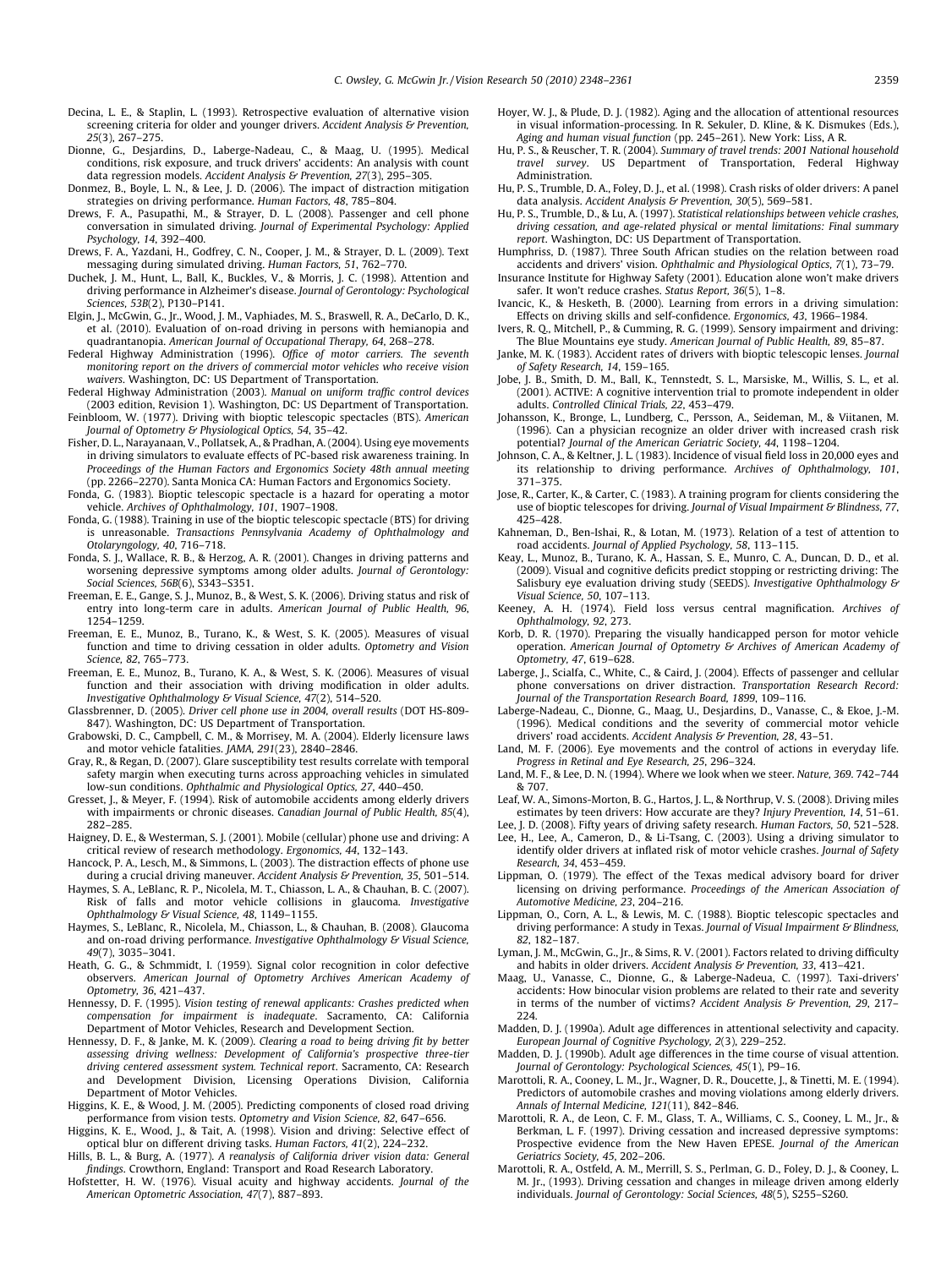<span id="page-12-0"></span>Marottoli, R. A., Richardson, E. D., Stowe, M. H., Miller, E. G., Brass, L. M., Cooney, L. M. Jr.,, et al. (1998). Development of a test battery to identify older drivers at risk for self-reported adverse driving events. Journal of the American Geriatrics Society, 46, 562–568.

- Mazer, B. L., Korner-Bitensky, N. A., & Sofer, S. (1998). Predicting ability to drive after stroke. Archives of Physical Medicine and Rehabilitation, 79, 743–750.
- McCartt, A. T., Hellinga, L. A., & Braitman, K. A. (2006). Cell phones and driving: Review of research. Traffic Injury Prevention, 7, 89–106.
- McCloskey, L. W., Koepsell, T. D., Wolf, M. E., & Buchner, D. M. (1994). Motor vehicle collision injuries and sensory impairments of older drivers. Age and Aging, 23, 267–273.
- McEvoy, S. P., Stevenson, M. R., McCartt, A. T., Woodward, M., Haworth, C., et al. (2005). Role of mobile phones in motor vehicle crashes resulting in hospital attendance: A case-crossover study. British Medical Journal, 331, 428–433.
- McGwin, G., Jr., Chapman, V., & Owsley, C. (2000). Visual risk factors for driving difficulty in older drivers. Accident Analysis & Prevention, 32, 735-744.
- McGwin, G., Mays, A., Joiner, W., DeCarlo, D. K., McNeal, S. F., & Owsley, C. (2004). Is glaucoma associated with motor vehicle collision involvement and driving avoidance? Investigative Ophthalmology & Visual Science, 45(11), 3934–3939.
- McGwin, G., Jr., Owsley, C., & Ball, K. (1998). Identifying crash involvement among older drivers: Agreement between self-report and state records. Accident Analysis & Prevention, 30, 781–791.
- McGwin, G., Jr., Sarrels, S., Griffin, R., Owsley, C., & Rue, L. I. (2008). The impact of a vision screening law on older driver fatality rates. Archives of Ophthalmology, 126, 1544–1547.
- McGwin, G., Xie, A., Mays, A., Joiner, W., DeCarlo, D., Hall, T., et al. (2005). Visual field defects and the risk of motor vehicle collisions among patients with glaucoma. Investigative Ophthalmology & Visual Science, 46(12), 4437–4441.
- McKnight, A. J., Shinar, D., & Hilburn, B. (1991). The visual and driving performance of monocular and binocular heavy-duty truck drivers. Accident Analysis & Prevention, 23(4), 225–237.
- Mihal, W. L., & Barrett, G. V. (1976). Individual differences in perceptual information processing and their relation to automobile accident involvement. Journal of Applied Psychology, 61(2), 229–233.
- Mourant, R. R., & Rockwell, T. H. (1970). Mapping eye-movement patterns to the visual scene in driving: An exploratory study. Human Factors, 12, 81–87.
- Mourant, R. R., & Rockwell, T. H. (1972). Strategies of visual search by novice and experienced drivers. Human Factors, 14, 325–335.
- Munro, C. A., Jefferys, J., Gower, E. W., Munoz, B. E., Lyketsos, C. G., Keay, L., et al. (2010). Predictors of lane-change errors in older drivers. Journal of the American Geriatrics Society, 58, 457–464.
- Murakami, E., & Wagner, D. P. (1997). Comparison between computer-assisted selfinterviewing using GPS with retrospective trip reporting using telephone interviews. Washington, DC: Federal Highway Administration, US Department of Transportation.
- Myers, R. S., Ball, K. K., Kalina, T. D., Roth, D. L., & Goode, K. T. (2000). Relation of useful field of view and other screening tests to on-road driving performance. Perceptual and Motor Skills, 91, 279–290.
- National Highway Traffic Safety Administration (1989). Conference on research and development needed to improve safety and mobility of older drivers. Washington, DC: US Department of Transportation.
- National Highway Traffic Safety Administration (1993). Addressing the safety issues related to younger and older drivers – A report to Congress. Washington, DC: US Department of Transportation.
- National Highway Traffic Safety Administration (2009). Traffic Safety. Washington, DC: US Department of Transportation.
- Neale, V. L., Lauer, S. G., Knipling, R. R., Dingus, T. A., Holbrook, G. T., & Petersen, A. (2002). The 100 car naturalistic driving study, Phase 1 – Experimental design. US Department of Transportation, National Highway Traffic Safety Administration.
- Nelson, D. E., Sacks, J. J., & Chorba, T. L. (1992). Required vision testing for older drivers. The New England Journal of Medicine, 326(26), 1784–1785.
- New York State Department of Motor Vehicles (1989). Division of Research and Evaluation, Albany, New York. North, R. V. (1985). The relationship between the extent of visual field and driving
- performance A review. Ophthalmic and Physiological Optics, 5(2), 205–210.
- Owsley, C. (2004). Driver capabilities. In Proceedings of Transportation in an Aging Society: A decade of experience. Washington, DC: Transportation Research Board, National Research Council, The National Academies Press.
- Owsley, C., Ball, K., McGwin, G., Jr., Sloane, M. E., Roenker, D. L., White, M. F., et al. (1998). Visual processing impairment and risk of motor vehicle crash among older adults. JAMA, 279, 1083–1088.
- Owsley, C., Ball, K., Sloane, M. E., Roenker, D. L., & Bruni, J. R. (1991). Visual/cognitive correlates of vehicle accidents in older drivers. Psychology and Aging, 6(3), 403–415.
- Owsley, C., McGwin Jr., G., & Seder, T. (submitted for publication). Identifying the content for a survey of older drivers' preferences and attitudes about instrument cluster designs in vehicles.
- Owsley, C., & McGwin, G. Jr., (1999). Vision impairment and driving. Survey of Ophthalmology, 43(6), 535–550.
- Owsley, C., McGwin, G., Jr., & Ball, K. (1998). Vision impairment, eye disease, and injurious motor vehicle crashes in the elderly. Ophthalmic Epidemiology, 5, 101–113.
- Owsley, C., McGwin, G., Scilley, K., Girkin, C. A., Phillips, J. M., & Searcey, K. (2006). Perceived barriers to care and attitudes about vision and eye care: Focus groups with older African Americans and eye care providers. Investigative Ophthalmology & Visual Science, 47, 2797–2802.
- Owsley, C., McGwin, G., Jr., Sloane, M. E., Wells, J., Stalvey, B. T., & Gauthreaux, S. (2002). Impact of cataract surgery on motor vehicle crash involvement by older adults. JAMA, 288, 841–849.
- Owsley, C., McGwin, G., Jr., Stalvey, B. T., Weston, J., Searcey, K., & Girkin, C. A. (2008). Educating older African–Americans about the preventive importance of routine comprehensive eye care. Journal of the National Medical Association, 100, 1089–1095.
- Owsley, C., Stalvey, B. T., Wells, J., Sloane, M. E., & McGwin, G. Jr., (2001). Visual risk factors for crash involvement in older drivers with cataract. Archives of Ophthalmology, 119, 881–887.
- Panek, P. E., Barrett, G. V., Sterns, H. L., & Alexander, R. A. (1977). A review of age changes in perceptual information processing ability with regard to driving. Experimental Aging Research, 3(6), 387–449.
- Pardhan, S., Gilchrist, J., & Douthwaite, W. (1989). The effect of spatial frequency on binocular contrast inhibition. Ophthalmic and Physiological Optics, 9, 46–49.
- Park, W. L., Unatin, J., & Park, C. K. (1995). A profile of the demographics, training and driving history of the telescopic drivers in the state of Michigan. Journal of the American Optometric Association, 66(5), 274–280.
- Peli, E., & Peli, D. (2002). Driving with confidence: A practical guide to driving with low vision. River Edge, New Jersey: World Scientific Press.
- Perez, A. M., & Jose, R. T. (2003). The use of Fresnel and ophthalmic prisms with persons with hemianopic visual field loss. Journal of Visual Impairment & Blindness, 97, 173–176.
- Plude, D., & Doussard-Roosevelt, J. (1989). Aging, selective attention and feature integration. Psychology and Aging, 4, 98–105.
- Pradhan, A., Hammel, K., DeRamus, R., Pollatsek, A., Noyce, D., & Fisher, D. (2005). Using eye movements to evaluate effects of driver age on risk perception in a driving simulator. Human Factors, 840–852.
- Racette, L., & Casson, E. J. (2005). The impact of visual field loss on driving performance: Evidence from on-road driving assessments. Optometry and Vision Science, 82(8), 668–674.
- Ragland, D. R., Satariano, W. A., & MacLeod, K. E. (2005). Driving cessation and increased depressive symptoms. Journal of Gerontology: Medical Sciences, 60a(3), 399–403.
- Ramulu, P., West, S., Munoz, B., Jampel, H., & Friedman, D. (2009). Driving cessation and driving limitation in glaucoma. Ophthalmology, 116, 1846–1853.
- Ratz, M. (1978a). An evaluation of the California drive test in theme and variation. Treatment development and preliminary evaluation (Vol. I, pp. 1–189). Sacramento, CA: State of California, Department of Motor Vehicles, Research and Development Section.
- Ratz, M. (1978b). An evaluation of the California drive test in theme and variation. Final report (Vol. II, pp. 1–25). Sacramento, CA: State of California, Department of Motor Vehicles, Research and Development Section.
- Redelmeier, D. A., & Tibschirani, R. J. (1997). Association between cellular– telephone calls and motor vehicle collisions. The New England Journal of Medicine, 336, 453–458.
- Retan, R. (1955). The relation of the trail making test to organic brain damage. Journal of Consulting Psychology, 19, 393–394.
- Rizzo, M., Reinach, S., McGehee, D., & Dawson, J. (1997). Simulated car crashes and crash predictors in drivers with Alzheimer disease. Archives of Neurology, 54, 545–551.
- Roger, P. N., Ratz, M., & Janke, M. K. (1987). Accident and conviction rates of visually impaired heavy-vehicle operators. Sacramento, CA: State of California
- Department of Motor Vehicles, Research and Development Office. Rokotonirainy, A., & Steinhardt, D. (2009). In-vehicle technology functional requirements for older drivers. In Proceedings of the 1st international conference on automotive user interfaces and interactive vehicular applications, Essen, Germany.
- Romoser, M. R., Fisher, D. L., Mourant, R., Wachtel, J., & Sizov, K. (2005). The use of a driving simulator to assess senior driver performance. Increasing situational awareness through post-drive one-on-one advisement. In Proceedings of the third international driving symposium on human factors in driver assessment, training, and vehicle design. Iowa City, IA: University of Iowa.
- Rosenbloom, S. (1993). Transportation needs of the elderly population. Clinics in Geriatric Medicine: Medical Conderations in the Older Driver, 9(2), 297–310.
- Rubin, G. S., Ng, E. S., Bandeen-Roche, K., Keyl, P. M., Freeman, E. E., & West, S. K. (2007). A prospective, population-based study of the role of visual impairment in motor vehicle crashes among older drivers: The SEE study. Investigative Ophthalmology & Visual Science, 48, 1483–1491.
- Rubin, G. S., Roche, K. B., Prasada-Rao, P., & Fried, L. P. (1994). Visual impairment and disability in older adults. Optometry and Vision Science, 71(12), 750–760.
- Rubin, G. S., West, S. K., Munoz, B., Bandeen-Roche, K., Zeger, S., Schein, O., et al. (1997). A comprehensive assessment of visual impairment in a population of older Americans. Investigative Ophthalmology & Visual Science, 38(3), 557–568.
- Schieber, F. (2004). Highway research to enhance safety and mobility of older road users. Transportation in an Aging Society: A decade of experience, conference proceedings (Vol. 27, pp. 125–154). Washington DC: Transportation Research Board, The National Academies.
- Sekuler, R., & Ball, K. (1986). Visual localization: Age and practice. Journal of the Optical Society of America A, 3(6), 864–867.
- Shinar, D. (1977). Driver visual limitations: Diagnosis and treatment. Washington, DC: US Department of Transportation.
- Shinar, D. (1978). Driver performance and individual differences in attention and information processing. Driver inattention (Vol. 1). Washington, DC: US Department of Transportation.